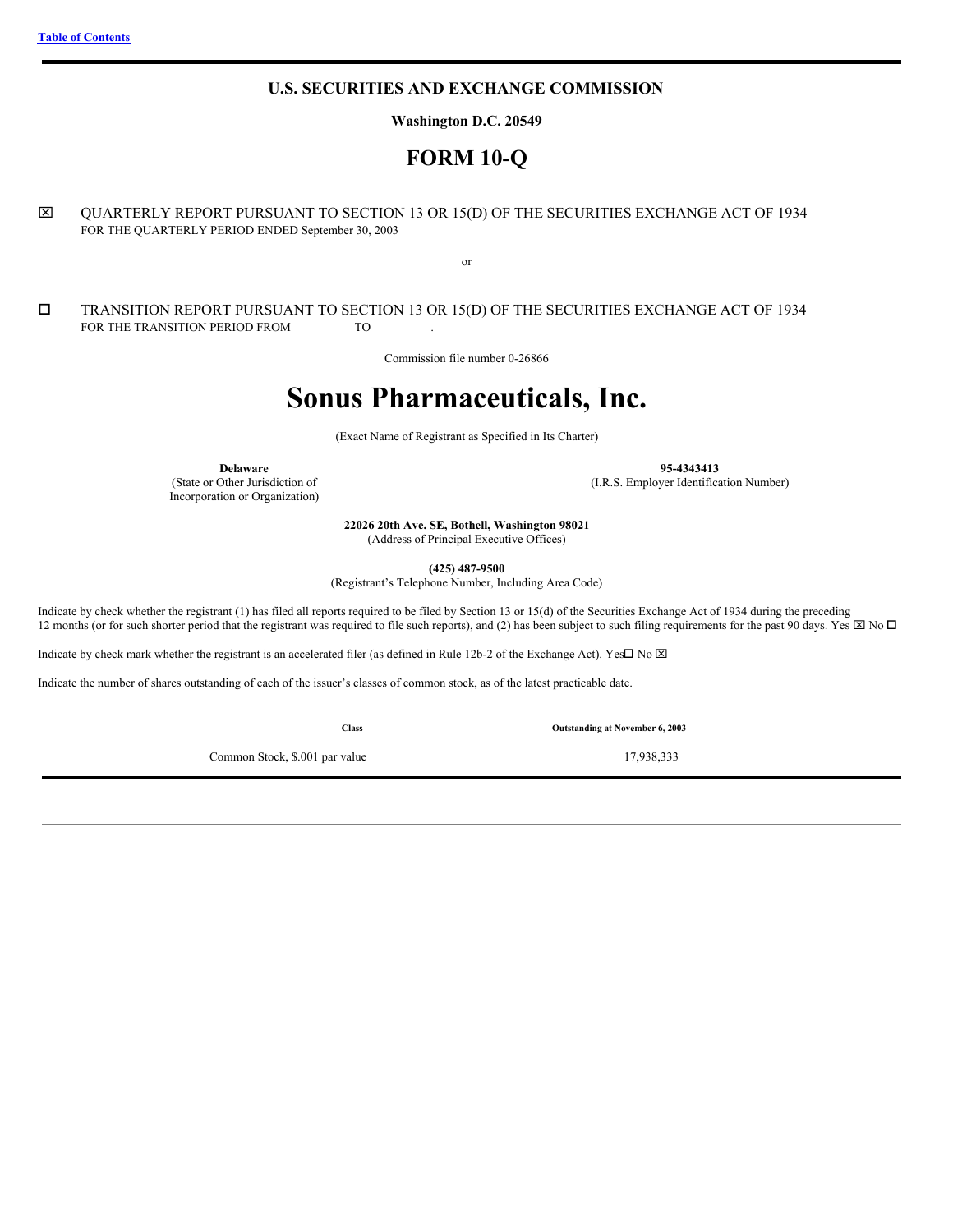## **TABLE OF CONTENTS**

Part I. Financial [Information](#page-3-0) Item 1. Financial [Statements](#page-3-1) [Balance](#page-3-2) Sheets **[Statements](#page-4-0) of Operations** [Statements](#page-5-0) of Cash Flows Notes to Financial [Statements](#page-6-0) Item 2. [MANAGEMENT'S](#page-8-0) DISCUSSION AND ANALYSIS OF FINANCIAL CONDITION AND RESULTS OF **OPERATIONS** Item 3. [Quantitative](#page-23-0) and Qualitative Disclosures About Market Risk Item 4. Controls and [Procedures](#page-23-1) Part II. Other [Information](#page-23-2) Item 2. Changes in [Securities](#page-23-3) and Use of Proceeds Item 6. [Exhibits](#page-23-4) and Reports on Form 8-K **[SIGNATURES](#page-24-0)** [EXHIBIT](#page-25-0) 31.1 [EXHIBIT](#page-26-0) 31.2 [EXHIBIT](#page-27-0) 32.1 [EXHIBIT](#page-28-0) 32.2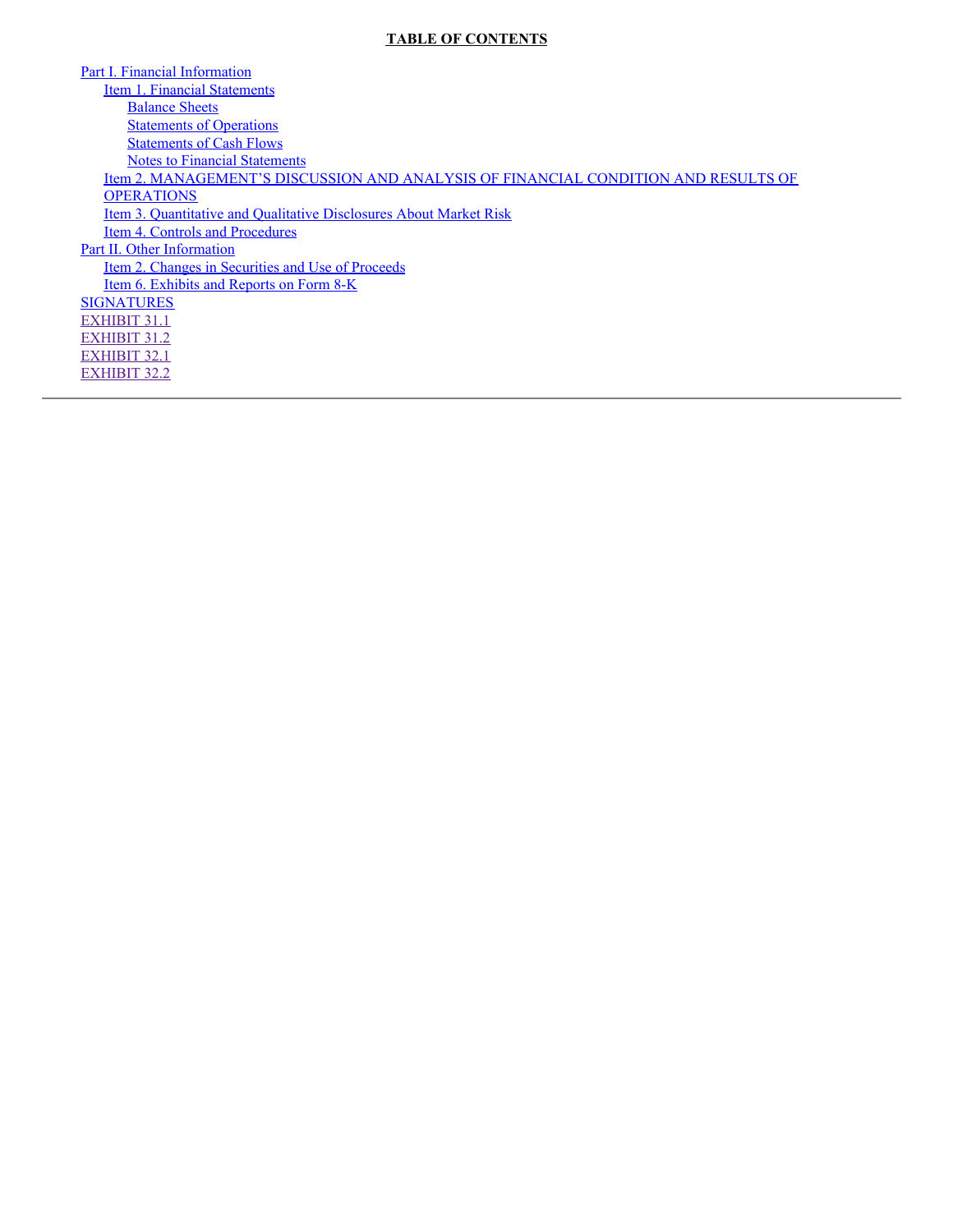## **Sonus Pharmaceuticals, Inc. Index to Form 10-Q**

## **Page Number**

| <b>Part I. Financial Information</b>                                                                               |    |
|--------------------------------------------------------------------------------------------------------------------|----|
| Item 1. Financial Statements                                                                                       |    |
| Balance Sheets as of September 30, 2003 (unaudited) and December 31, 2002                                          |    |
| Statements of Operations (unaudited) for the three and nine months ended September 30, 2003 and September 30, 2002 |    |
| Statements of Cash Flows (unaudited) for the nine months ended September 30, 2003 and September 30, 2002           |    |
| Notes to Financial Statements                                                                                      | o  |
| Item 2. Management's Discussion and Analysis of Financial Condition and Results of Operations                      | 8  |
| Item 3. Quantitative and Qualitative Disclosures About Market Risk                                                 | 23 |
| Item 4. Controls and Procedures                                                                                    | 23 |
| <b>Part II. Other Information</b>                                                                                  |    |
| Item 2. Changes in Securities and Use of Proceeds                                                                  | 23 |
| Item 6. Exhibits and Reports on Form 8-K                                                                           |    |
| Items 1, 3, 4 and 5 are not applicable and therefore have been omitted.                                            |    |
| <b>Signatures</b>                                                                                                  | 24 |
|                                                                                                                    |    |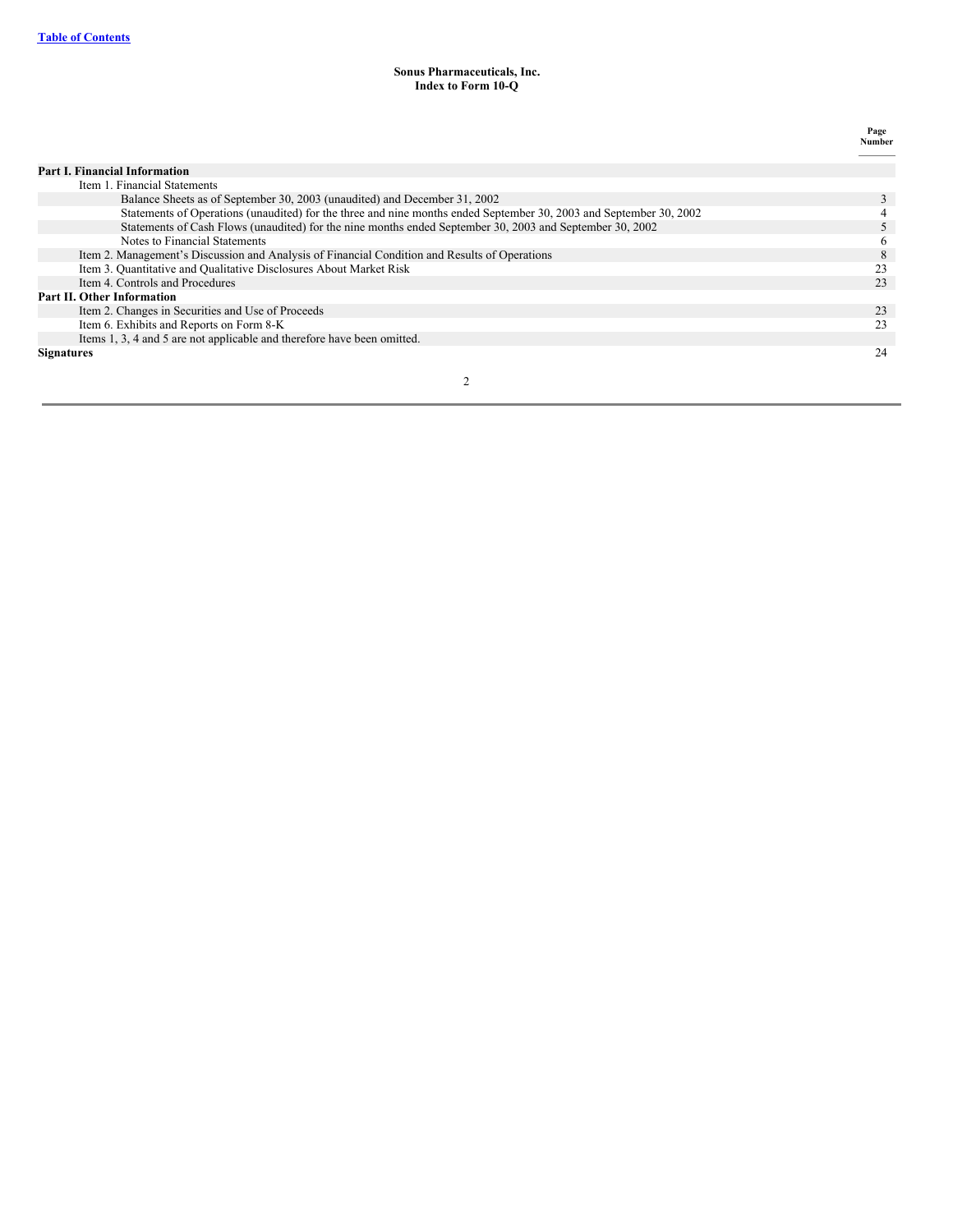## <span id="page-3-1"></span><span id="page-3-0"></span>**Part I. Financial Information**

## **Item 1. Financial Statements**

## **Sonus Pharmaceuticals, Inc.**

#### **Balance Sheets**

<span id="page-3-2"></span>

|                                                                                          | September 30,<br>2003                            | December 31,<br>2002                             |
|------------------------------------------------------------------------------------------|--------------------------------------------------|--------------------------------------------------|
|                                                                                          | (unaudited)                                      |                                                  |
| <b>Assets</b>                                                                            |                                                  |                                                  |
| Current assets:                                                                          |                                                  |                                                  |
| Cash, cash equivalents and marketable securities                                         | \$22,149,054                                     | \$16,334,004                                     |
| Other current assets                                                                     | 176,154                                          | 289,909                                          |
| Total current assets                                                                     | 22,325,208                                       | 16,623,913                                       |
| Property and equipment, net                                                              | 1,567,072                                        | 1,310,390                                        |
| <b>Total</b> assets                                                                      | \$23,892,280                                     | \$17,934,303                                     |
|                                                                                          | and the control of the control of the            | <b>Contract Contract Contract Contract</b>       |
| <b>Liabilities and Stockholders' Equity</b>                                              |                                                  |                                                  |
| Current liabilities:                                                                     |                                                  |                                                  |
| Accounts payable and accrued expenses                                                    | \$2,436,120                                      | \$1,800,786                                      |
| Current portion of lease obligations                                                     | 147,803                                          | 137,602                                          |
|                                                                                          |                                                  |                                                  |
| Total current liabilities                                                                | 2,583,923                                        | 1,938,388                                        |
| Lease obligations, less current portion                                                  | 159,824                                          | 271,987                                          |
| Commitments and contingencies                                                            |                                                  |                                                  |
| Stockholders' equity:                                                                    |                                                  |                                                  |
| Preferred stock; \$.001 par value; 5,000,000 authorized; no shares issued or outstanding |                                                  |                                                  |
| Common stock; \$.001 par value; 30,000,000 shares authorized; 17,708,020 and 13,691,547  |                                                  |                                                  |
| shares issued and outstanding at September 30, 2003 and December 31, 2002, respectively  | 69,319,162                                       | 56,010,950                                       |
| Accumulated deficit                                                                      | (48, 173, 956)                                   | (40,312,665)                                     |
| Accumulated other comprehensive income                                                   | 3,327                                            | 25,643                                           |
|                                                                                          |                                                  |                                                  |
| Total stockholders' equity                                                               | 21,148,533                                       | 15,723,928                                       |
| Total liabilities and stockholders' equity                                               | \$23,892,280                                     | \$17,934,303                                     |
|                                                                                          | and the control of the control of the control of | and the control of the control of the control of |

See accompanying notes.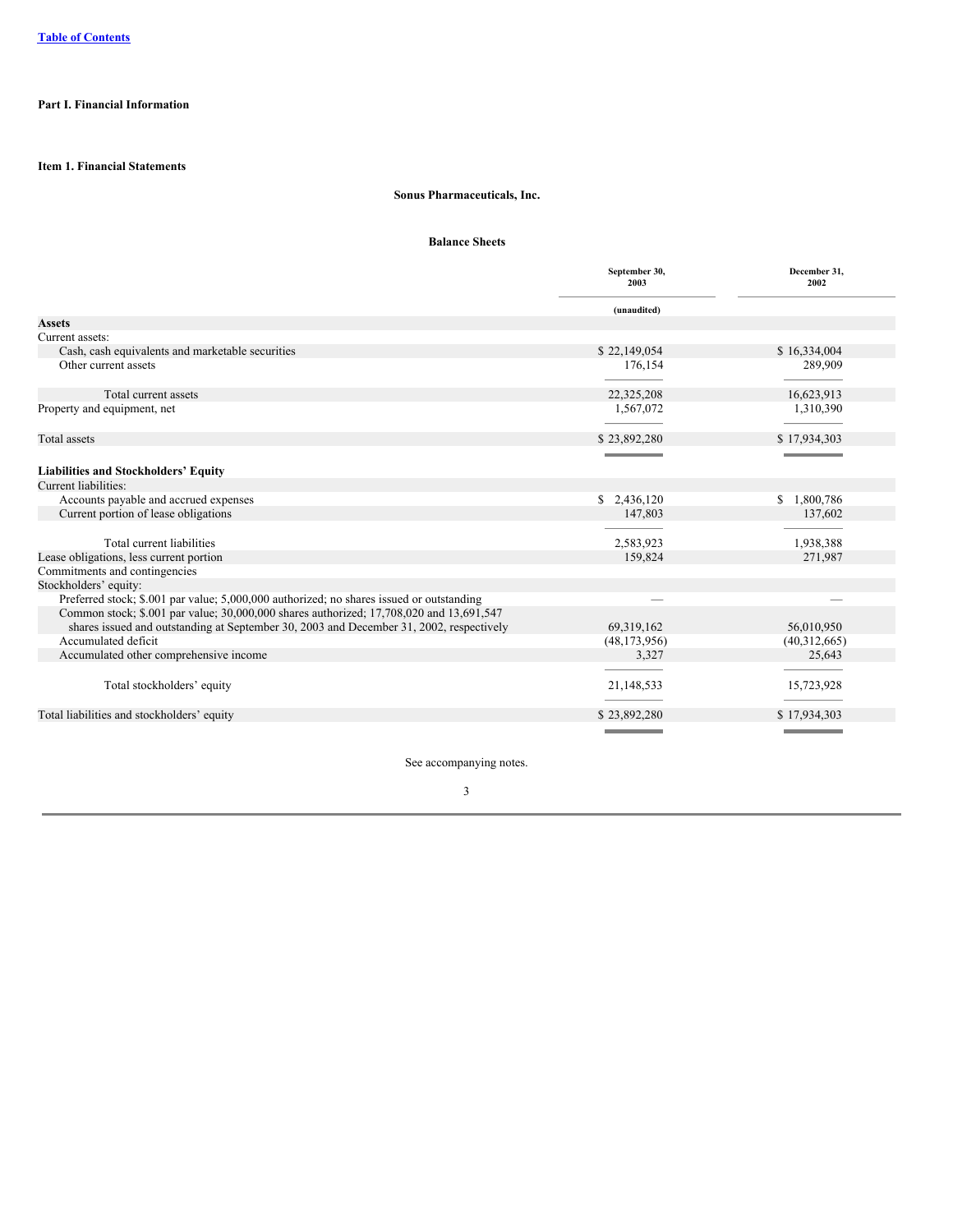#### **Sonus Pharmaceuticals, Inc. Statements of Operations (Unaudited)**

<span id="page-4-0"></span>

|                                                                       | <b>Three Months</b><br>Ended September 30, |                |               | <b>Nine Months</b><br>Ended September 30, |  |
|-----------------------------------------------------------------------|--------------------------------------------|----------------|---------------|-------------------------------------------|--|
|                                                                       | 2003<br>2002                               |                | 2003          | 2002                                      |  |
| Revenues                                                              | $\mathbb{S}$                               | S.             | S<br>25,000   | 25,000<br>S.                              |  |
| Operating expenses:                                                   |                                            |                |               |                                           |  |
| Research and development                                              | 1,831,347                                  | 2,587,902      | 5,777,173     | 7,101,923                                 |  |
| General and administrative                                            | 709,028                                    | 785,714        | 2,238,711     | 2,512,002                                 |  |
| Total operating expenses                                              | 2,540,375                                  | 3,373,616      | 8,015,884     | 9,613,925                                 |  |
| Operating loss<br>Interest income (expense):                          | (2,540,375)                                | (3,373,616)    | (7,990,884)   | (9,588,925)                               |  |
| Interest income                                                       | 47,884                                     | 115,021        | 162,956       | 380,935                                   |  |
| Interest expense                                                      | (8,312)                                    | (11, 142)      | (33, 364)     | (19,021)                                  |  |
|                                                                       |                                            |                |               |                                           |  |
| Total interest income, net                                            | 39,572                                     | 103,879        | 129,592       | 361,914                                   |  |
| Loss before taxes                                                     | (2,500,803)                                | (3,269,737)    | (7,861,292)   | (9,227,011)                               |  |
| Taxes                                                                 |                                            |                |               |                                           |  |
| Net loss                                                              | \$(2,500,803)                              | \$ (3,269,737) | \$(7,861,292) | \$(9,227,011)                             |  |
|                                                                       |                                            |                |               |                                           |  |
| Basic and diluted net loss per share                                  | S<br>(0.15)                                | (0.24)<br>S    | \$<br>(0.53)  | (0.68)<br>\$                              |  |
| Shares used in computation of basic and diluted net loss<br>per share | 16,666,661                                 | 13,662,343     | 14,701,467    | 13,525,243                                |  |

See accompanying notes.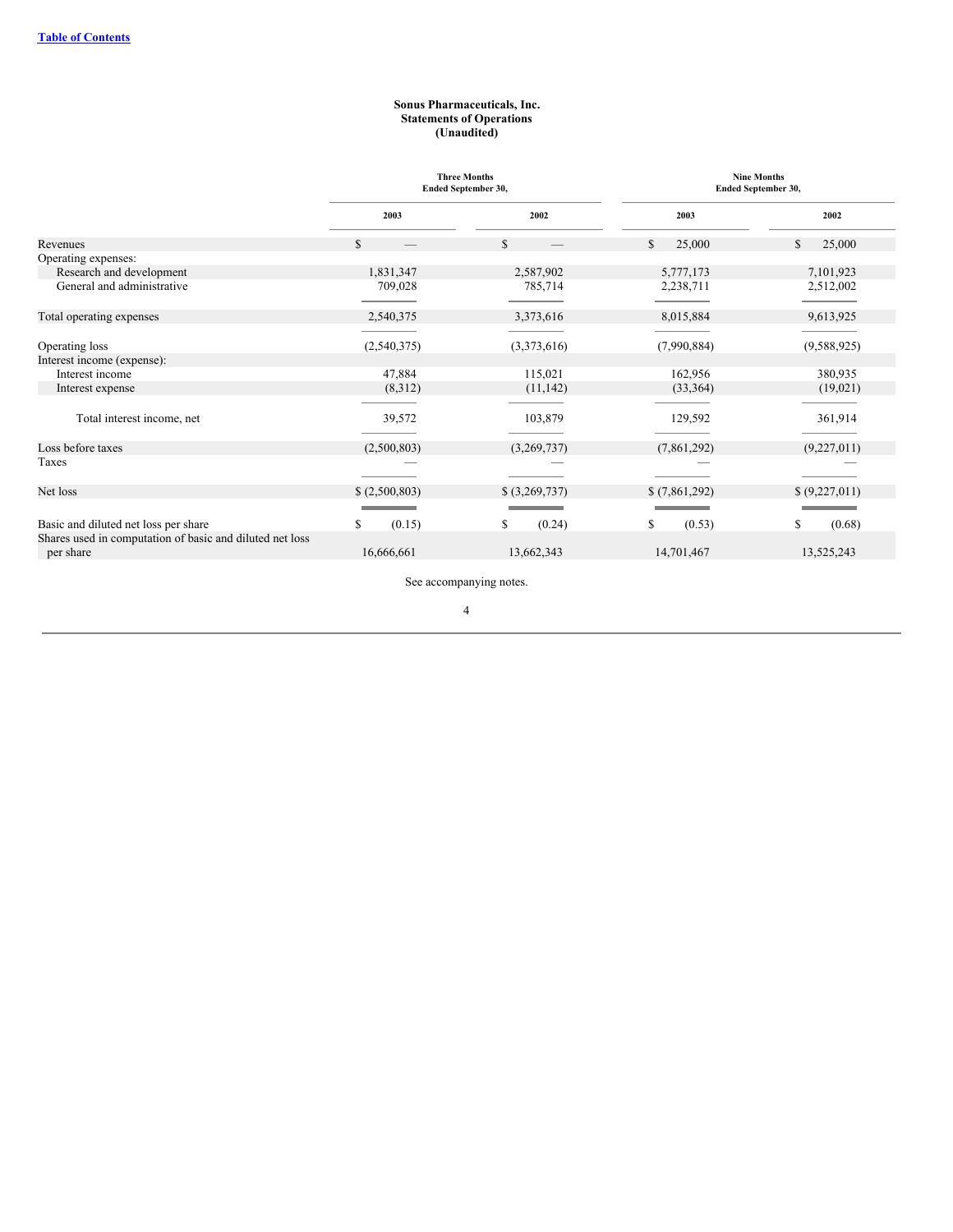#### **Sonus Pharmaceuticals, Inc. Statements of Cash Flows (Unaudited)**

<span id="page-5-0"></span>

|                                                                             | Nine Months Ended September 30, |               |
|-----------------------------------------------------------------------------|---------------------------------|---------------|
|                                                                             | 2003                            | 2002          |
| <b>Operating activities:</b>                                                |                                 |               |
| Net loss                                                                    | \$(7,861,292)                   | \$(9,227,011) |
| Adjustments to reconcile net loss to net cash used in operating activities: |                                 |               |
| Depreciation                                                                | 271,467                         | 261,790       |
| Amortization of net premium on marketable securities                        | 13,305                          | 206,530       |
| Changes in operating assets and liabilities:                                |                                 |               |
| Other current assets                                                        | 113,755                         | 48,704        |
| Accounts payable and accrued expenses                                       | 635,334                         | 1,185,109     |
| Net cash used in operating activities                                       | (6,827,431)                     | (7,524,878)   |
| <b>Investing activities:</b>                                                |                                 |               |
| Purchases of capital equipment and leasehold improvements                   | (528, 149)                      | (1,268,768)   |
| Purchases of marketable securities                                          | (14, 978, 337)                  | (25,517,473)  |
| Proceeds from sales of marketable securities                                | 1,386,530                       | 5,228,717     |
| Proceeds from maturities of marketable securities                           | 14,980,000                      | 15,922,000    |
| Net cash provided by (used in) investing activities                         | 860,044                         | (5,635,524)   |
| <b>Financing activities:</b>                                                |                                 |               |
| Proceeds from lease obligations                                             |                                 | 491,355       |
| Payments on lease obligations                                               | (101, 962)                      | (49,368)      |
| Proceeds from issuance of common stock                                      | 13,308,213                      | 12,687,965    |
|                                                                             |                                 |               |
| Net cash provided by financing activities                                   | 13,206,251                      | 13,129,952    |
|                                                                             |                                 |               |
| Change in cash and cash equivalents for the period                          | 7,238,864                       | (30, 450)     |
| Cash and cash equivalents at beginning of period                            | 378,007                         | 455,073       |
| Cash and cash equivalents at end of period                                  | 7,616,871                       | 424,623       |
| Marketable securities at end of period                                      | 14,532,183                      | 18,821,061    |
|                                                                             |                                 |               |
| Total cash, cash equivalents and marketable securities                      | \$22,149,054                    | \$19,245,684  |
|                                                                             |                                 |               |
| Supplemental cash flow information:                                         |                                 |               |
| Interest paid                                                               | \$<br>33,364                    | \$<br>19,021  |
| Income taxes paid                                                           | \$                              | S             |

See accompanying notes.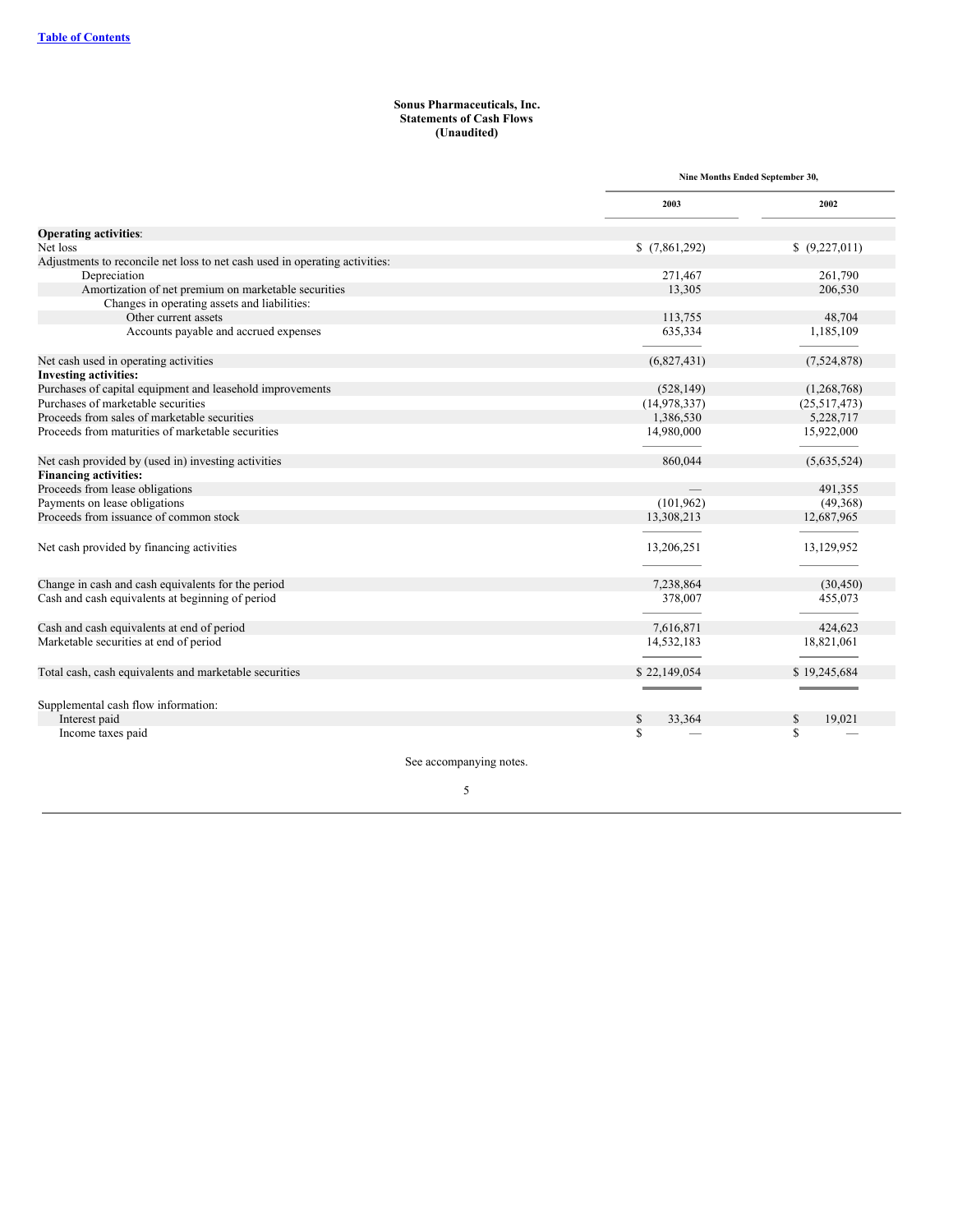#### **Sonus Pharmaceuticals, Inc. Notes to Financial Statements (Unaudited)**

## <span id="page-6-0"></span>**1. Basis of Presentation**

The unaudited financial statements have been prepared in accordance with generally accepted accounting principles for interim financial information and with the instructions to Form 10-Q. Accordingly, they do not include all of the information and footnotes required to be presented for complete financial statements. The accompanying financial statements reflect all adjustments (consisting only of normal recurring items) which are, in the opinion of management, necessary for a fair presentation of the results for the interim periods presented. The accompanying Balance Sheet at December 31, 2002 has been derived from audited financial statements included in the Company's Annual Report on Form 10-K for the year then ended.

The financial statements and related disclosures have been prepared with the assumption that users of the interim financial information have read or have access to the audited financial statements for the preceding fiscal year. Accordingly, these financial statements should be read in conjunction with the audited financial statements and the related notes thereto included in the Annual Report on Form 10-K for the year ended December 31, 2002 and filed with the Securities and Exchange Commission on March 10, 2003.

#### **2. Comprehensive Income (Loss)**

|                                                 | Three months ended<br>September 30,      |               | Nine months ended<br>September 30, |                                              |
|-------------------------------------------------|------------------------------------------|---------------|------------------------------------|----------------------------------------------|
|                                                 | 2003                                     | 2002          | 2003                               | 2002                                         |
| Net income (loss)                               | \$(2,500,803)                            | \$(3,269,737) | \$(7,861,292)                      | \$(9,227,011)                                |
| Unrealized gain (loss) on marketable securities | (3,404)<br>the control of the control of | 15.502        | (22,316)                           | (8,006)<br>and the control of the control of |
| Comprehensive income (loss)                     | \$(2,504,207)                            | \$(3,254,235) | \$(7,883,608)                      | \$(9,235,017)                                |
|                                                 | <b>Contract Contract Contract</b>        |               |                                    |                                              |

#### **3. Cash, Cash Equivalents and Marketable Securities**

Cash, cash equivalents and marketable securities consist of the following:

|                           | September 30,<br>2003 | December 31,<br>2002 |
|---------------------------|-----------------------|----------------------|
| Cash and cash equivalents | \$ 7,616,871          | 378,007<br>S         |
| Marketable securities     | 14,532,183            | 15,955,997           |
|                           |                       |                      |
| Total                     | \$22,149,054          | \$16,334,004         |
|                           |                       |                      |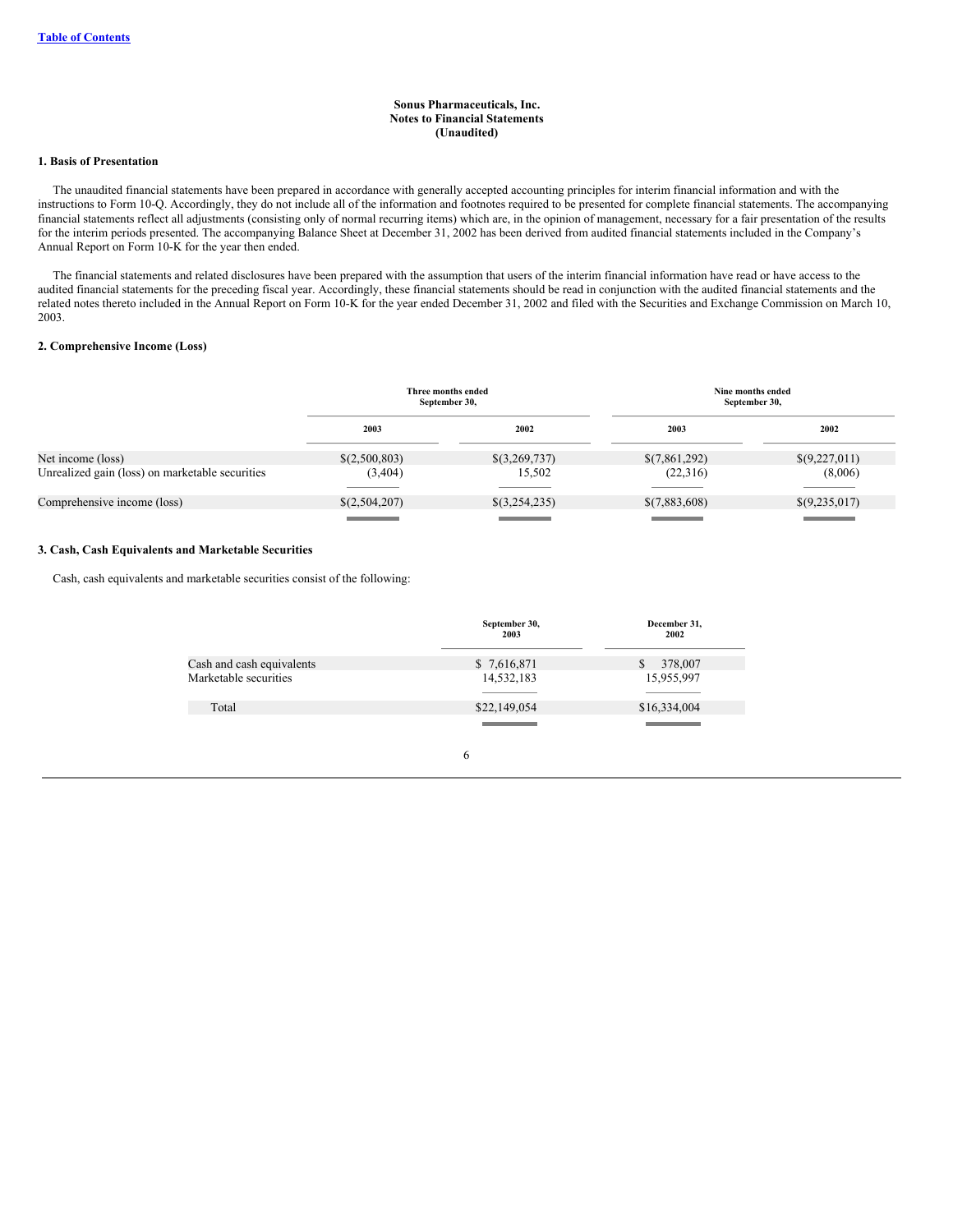#### **4. Accounting for Stock Options**

Under the provisions of SFAS No. 123, *"Accounting for Stock-Based Compensation,"* companies may continue to follow Accounting Principles Board Opinion No. 25 (APB 25) in accounting for stock-based compensation and provide footnote disclosure of the proforma impact of expensing stock options. We have elected to follow the disclosure-only provisions of SFAS No. 123 and continue to apply APB 25 and related interpretations in accounting for our stock option plans. Under the provisions of APB 25 and related interpretations, employee stock-based compensation expense is recognized based on the intrinsic value of the option on the date of grant (the difference between the market value of the underlying common stock on the date of grant and the option exercise price, if any). At September 30, 2003 we had several stock-based employee compensation plans. All options granted under these plans had exercise prices equal to the market value of the underlying common stock on the date of grant and therefore, in accordance with APB 25, no stock-based employee compensation cost has been recorded.

As required under SFAS 123, the following table illustrates the effect on net loss and net loss per share if we had applied the fair value expense recognition provision of SFAS 123, *Accounting for Stock-Based Compensation,*to stock-based employee compensation.

|                                                                                                      | Three months ended September<br>30, |               | Nine months ended September<br>30, |                |
|------------------------------------------------------------------------------------------------------|-------------------------------------|---------------|------------------------------------|----------------|
|                                                                                                      | 2003                                | 2002          | 2003                               | 2002           |
| Net loss, as reported                                                                                | \$(2,500,803)                       | \$(3,269,737) | \$(7,861,292)                      | \$ (9,227,011) |
| Add: Stock-based employee compensation<br>expense included in reported net loss                      |                                     |               |                                    |                |
| Deduct: Stock-based employee compensation<br>expense determined under the fair value based<br>method | (171, 702)                          | (458, 051)    | (518, 228)                         | (1,260,487)    |
| Pro forma net loss                                                                                   | \$(2,672,505)                       | \$(3,727,788) | \$(8,379,520)                      | \$(10,487,498) |
| Earnings per share:                                                                                  |                                     |               |                                    |                |
| Basic and diluted-as reported                                                                        | (0.15)                              | (0.24)        | (0.53)                             | (0.68)         |
| Basic and diluted-pro forma                                                                          | (0.16)                              | \$<br>(0.27)  | (0.57)<br>ъ                        | (0.78)         |

The fair value of each option used in the calculations under SFAS 123 is estimated using the Black-Scholes option pricing model. The assumptions used in this model include (1) the stock price at grant date, (2) the exercise price, (3) an estimated option life of four years, (4) no expected dividends for each period presented, (5) stock price volatility factor of 1.128 and 1.154 as of September 30, 2003 and 2002, respectively, and (6) a risk-free interest rate of 3.07% and 3.82% as of September 30, 2003 and 2002, respectively.

#### **5. Common Stock**

In July 2003, the Company sold 3.9 million shares of common stock in a private placement transaction for gross proceeds of \$14.2 million (approximately \$13.1 million net of transaction costs). As part of the private placement, the Company issued warrants to purchase up to 1.95 million shares of common stock. The common stock was sold at a price of \$3.56 per share. The warrants were sold at a price of \$0.125 per share underlying each warrant, have an exercise price of \$4.09 per share and expire in July 2008.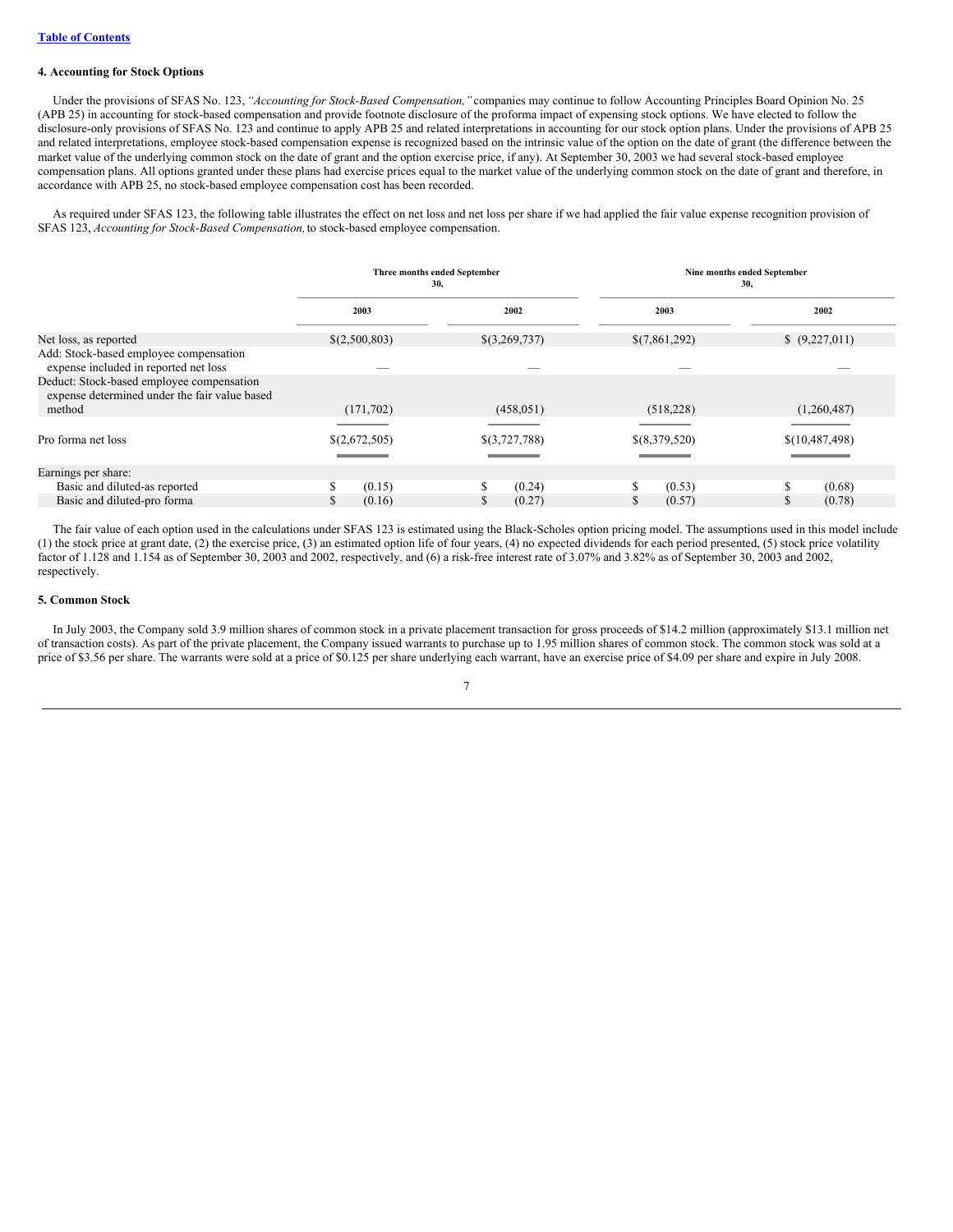#### <span id="page-8-0"></span>**Item 2. MANAGEMENT'S DISCUSSION AND ANALYSIS OF FINANCIAL CONDITION AND RESULTS OF OPERATIONS**

#### **Forward-Looking Statements**

This report contains certain forward-looking statements within the meaning of Section 27A of the Securities Act of 1933, as amended, and Section 21E of the Securities Exchange Act of 1934, as amended, and we intend that such forward-looking statements be subject to the safe harbors created thereby. Examples of these forward-looking statements include, but are not limited to:

- progress and preliminary results of clinical trials;
- anticipated regulatory filings, requirements and future clinical trials;
- market acceptance of our products and the estimated potential size of these markets;
- our anticipated future capital requirements and the terms of any capital financing; and
- timing and amount of future contractual payments, product revenues and operating expenses.

While these forward-looking statements made by us are based on our current beliefs and judgments, they are subject to risks and uncertainties that could cause actual results to vary from the projections in the forward-looking statements. You should consider the risks below carefully in addition to other information contained in this report and in our Annual Report on Form 10-K for the year ended December 31, 2002 before engaging in any transaction involving shares of our common stock. If any of these risks occur, they could seriously harm our business, financial condition or results of operations. In such case, the trading price of our common stock could decline, and you may lose all or part of your investment.

The discussion and analysis set forth in this document contains trend analysis, discussions of regulatory status and other forward-looking statements. Actual results could differ materially from those projected in the forward-looking statement as a result of the following factors, among others:

- dependence on the development and commercialization of products;
- history of operating losses and uncertainty of future financial results;
- uncertainty of governmental regulatory requirements and lengthy approval process;
- future prospects heavily dependent on results of TOCOSOL Paclitaxel;
- dependence on third parties for funding, clinical development, manufacturing and distribution;
- future capital requirements and uncertainty of additional funding;
- uncertainty of U.S. or international legislative or administrative actions;
- continued listing on the Nasdaq National Market;
- competition and risk of technological obsolescence;
- limited manufacturing experience and dependence on a limited number of contract manufacturers and suppliers;
- ability to obtain and defend patents, protect trade secrets and avoid infringing patents held by third parties;
- limitations on third-party reimbursement for medical and pharmaceutical products;
- acceptance of our products by the medical community;
- dependence on key employees;
- potential for product liability issues and related litigation;
- potential for claims arising from the use of hazardous materials in our business; and
- volatility in the value of our common stock.

See "Certain Factors That May Affect Our Business and Future Results" on page 16.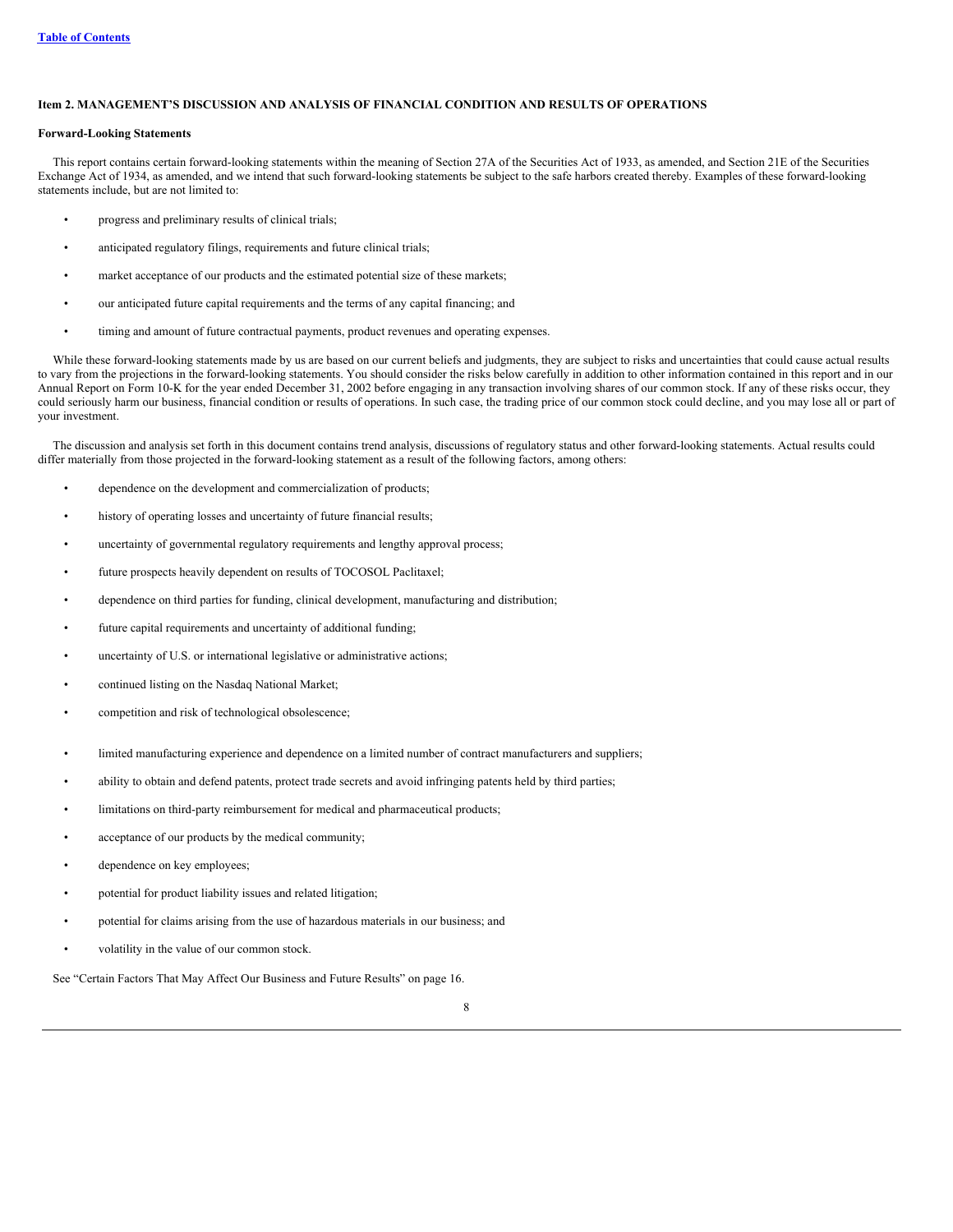#### **MD&A Overview**

In Management's Discussion and Analysis of Financial Condition and Results of Operations we explain the general financial condition and the results of operations for our Company, including:

- an overview of our business;
- results of operations and why those results are different from the prior year; and
- our current capital resources and possible sources of additional funding for future capital requirements.

#### **Business Overview**

Sonus Pharmaceuticals is developing proprietary drugs utilizing its novel TOCOSOL™ drug delivery technology. Our goal is to make therapeutic drugs safer, easier to administer and potentially more effective. Our business strategy is as follows:

- Develop proprietary, novel formulations of therapeutic drugs utilizing our TOCOSOL drug delivery technology. Our objective is to advance these proprietary products through Phase 1 and 2 clinical trials and then enter into collaborative agreements with larger companies to: (i) provide additional funding towards the pivotal clinical studies that would serve as the basis for submitting a New Drug Application (NDA) with the U.S. Food and Drug Administration (FDA); and (ii) maximize the value and commercial opportunity of the product.
- License our TOCOSOL drug delivery technology to other companies to enable them to improve formulations of their existing drugs or new compounds under development.
- Expand the TOCOSOL technology to other dosage forms (e.g. oral) and site-specific delivery of therapeutic drugs.

#### TOCOSOL Drug Delivery Technology

Our proprietary TOCOSOL technology platform has been designed to address the formulation challenges of therapeutic drugs. Development of drugs with our TOCOSOL technology may result in products with decreased incidences of side effects, improved dosing convenience and equivalent or better efficacy. The TOCOSOL technology uses vitamin E oil (tocopherol) and tocopherol derivatives to solubilize and stabilize drugs for formulation enhancement. The TOCOSOL technology is particularly suited to injectable drugs that are poorly soluble in water. In addition, the TOCOSOL technology may also be used in future applications to formulate oral drugs with poor permeability or oral drugs that are subject to hydrolysis or oxidation.

#### TOCOSOL Paclitaxel

Our lead product, TOCOSOL Paclitaxel, is a novel formulation of paclitaxel, one of the world's most widely prescribed anti-cancer drugs. Paclitaxel is the active ingredient in Taxol<sup>®</sup>, which is approved in the U.S. for the treatment of breast, ovarian and non-small cell lung cancers and Kaposi's sarcoma. Our product, TOCOSOL Paclitaxel, is a ready-to-use injectable paclitaxel emulsion. We have completed patient enrollment in Phase 2a clinical trials for TOCOSOL Paclitaxel to evaluate safety and efficacy in multiple tumor types. We have demonstrated that TOCOSOL Paclitaxel can be administered to patients by a short 15-minute injection, compared to the typical one to three-hour infusion that is required with the currently marketed paclitaxel products.

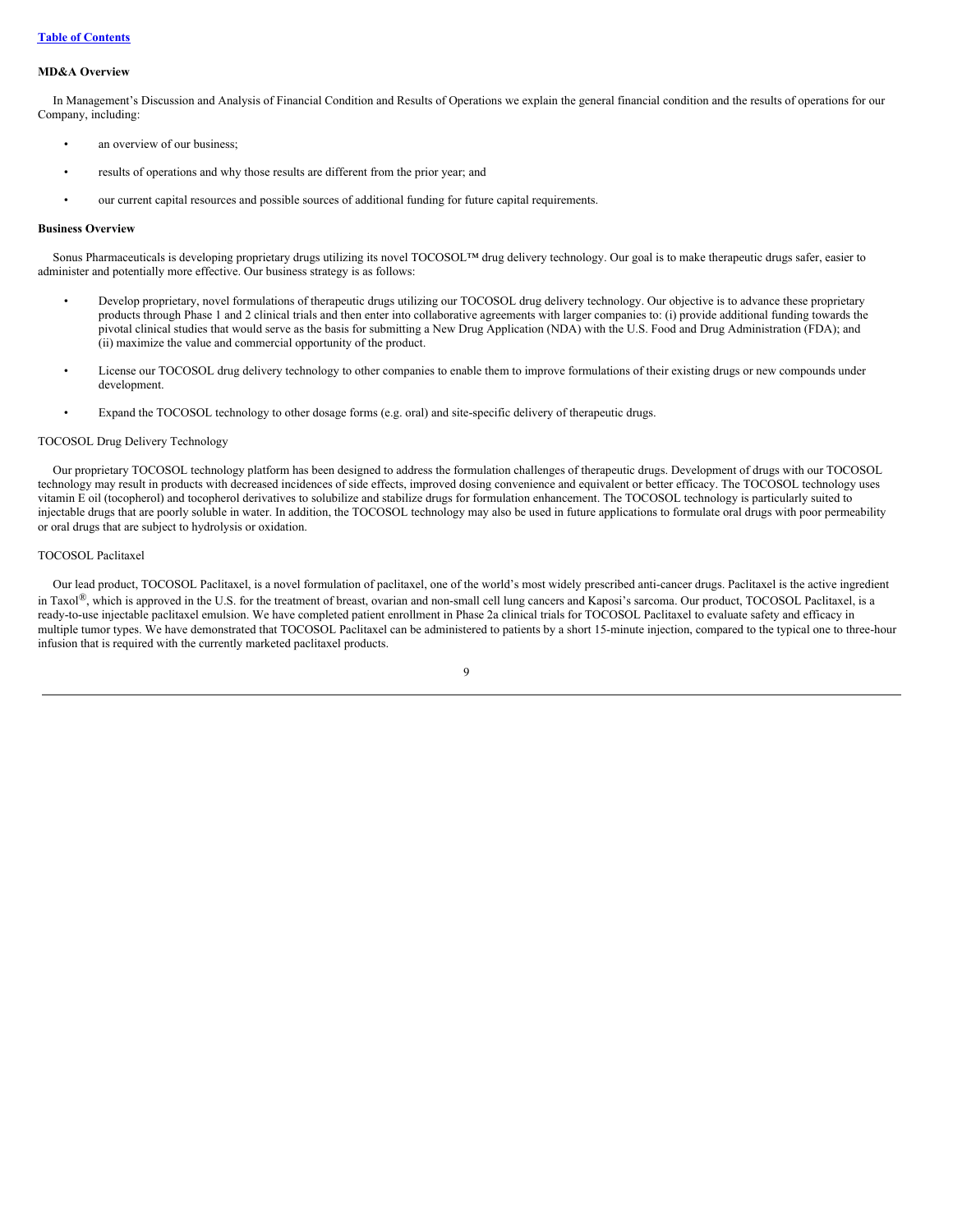We concluded a Phase 1 study for TOCOSOL Paclitaxel in August 2002 with a total of 37 patients. The objectives of the Phase 1 study were to estimate the maximum tolerated dose of TOCOSOL Paclitaxel in patients with advanced cancers, and to evaluate the safety of repeated doses of TOCOSOL Paclitaxel given every 3 weeks.

In the Phase 1 study, 30 of the 37 patients were treated at doses ranging from 175 mg/m<sup>2</sup> to 225 mg/m<sup>2</sup> every three weeks. The maximum tolerated dose (MTD) was estimated to be 200 mg/m<sup>2</sup> every three weeks, slightly higher than the approved dose of Taxo $\mathbb{P}$  at 175 mg/m<sup>2</sup> every three weeks. TOCOSOL Paclitaxel was generally well tolerated in all patients treated. All patients in the Phase 1 study had advanced cancers that were no longer responding to previous therapies or for which no standard therapy existed. Five patients with different types of cancers had objective partial responses during the course of the study, including four patients who had previously been treated with taxane-containing chemotherapy regimens. Dose-limiting toxicities included myalgia (muscle aches), fatigue, and neutropenia (low neutrophilic white cell count). No Grade 4 neuropathy (damage to the peripheral nerves) was seen at or below the estimated MTD levels.

We initiated Phase 2a studies for TOCOSOL Paclitaxel in March 2002. Our goal with the Phase 2a studies is to estimate the safety and efficacy of TOCOSOL Paclitaxel in selected tumor types. The Phase 2a studies are evaluating TOCOSOL Paclitaxel in ovarian, non-small cell lung and bladder cancers using weekly dosing of the product. These are single agent, open label studies enrolling patients who have had progressive disease despite one regimen of prior chemotherapy but who have not previously had taxane chemotherapy. Each Phase 2a study began with a dose escalation phase to estimate the best tolerated dose of TOCOSOL Paclitaxel using weekly administration. Overall, the best dose estimated for TOCOSOL Paclitaxel given weekly is  $120 \text{ mg/m}^2$ .

As of September 2003, patient enrollment in the Phase 2a clinical trials has been completed and all patients have been evaluated for initial efficacy results. We enrolled a total of 122 patients in the ovarian, non-small cell lung and bladder cancer studies. All 122 patients are evaluable, which means that the patients have received at least 8 weekly cycles of TOCOSOL Paclitaxel and have had at least one CT scan to confirm anti-tumor responses according to the RECIST criteria. In summary, for all three Phase 2a studies to date, we have seen 34 objective responses and an additional 49 patients have been reported to have stable disease. Of the objective responses, 27 are partial responses and seven are complete responses. Under the RECIST criteria, complete response is defined as no evidence of remaining tumor, confirmed on two CT scans at least 4 weeks apart, while partial response is defined as reduction in the sums of the longest tumor dimensions of 30% for at least 4 weeks. Stable disease is defined as no increase in any tumor size ³20%.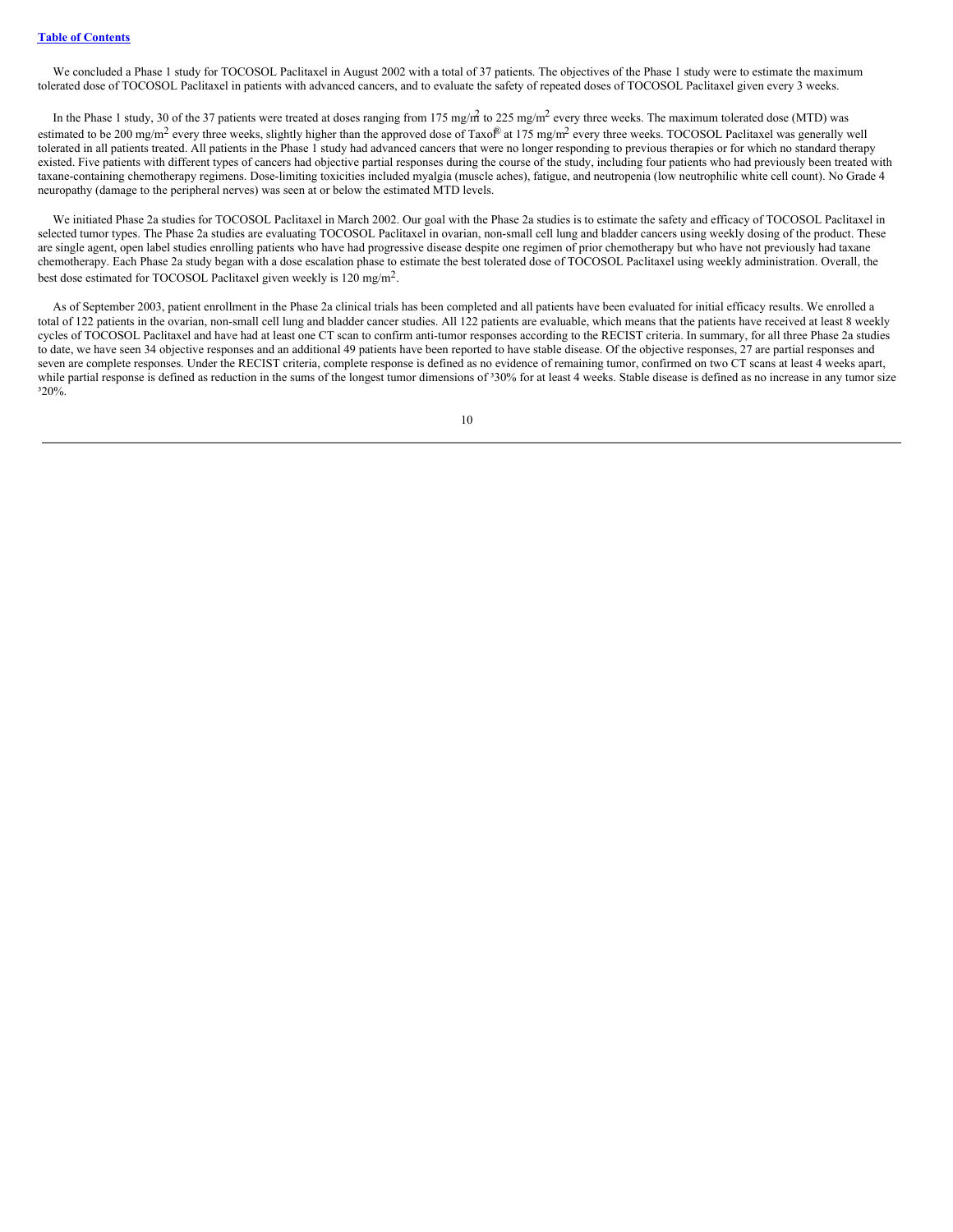In the ovarian cancer study, all 52 enrolled patients have been evaluated for anti-tumor effect. Sixteen of the 52 evaluable patients (31%) were reported as objective responses, including 2 complete responses and 14 partial responses; 19 additional patients were reported to have stable disease. In the non-small cell lung cancer study, all 43 enrolled patients have had anti-tumor effect evaluated. Nine of the 43 evaluable patients (21%) were reported as objective responses, including 3 complete responses and 6 partial responses; 19 additional patients were reported to have stable disease. In the bladder cancer study, all 27 patients enrolled have had anti-tumor effect evaluated. Nine of the 27 evaluable patients (33%) were reported as objective responses, including 2 complete responses and 7 partial responses; 11 additional patients were reported to have stable disease.

The Phase 2a clinical efficacy results as of September 2003 are summarized in the table below:

|                |                |                                     |                                 |                     |                      | <b>Objective Responses (OR)</b> |        |
|----------------|----------------|-------------------------------------|---------------------------------|---------------------|----------------------|---------------------------------|--------|
|                | Cancer<br>Type | No.<br><b>Patients</b><br>Evaluable | <b>Stable</b><br><b>Disease</b> | Partial<br>Response | Complete<br>Response | Total<br>OR                     | $%$ OR |
| Ovarian        |                | 52                                  | 19                              | 14                  |                      | 16                              | 31%    |
| <b>NSCL</b>    |                | 43                                  | 19                              | o                   | J                    | Q                               | 21%    |
| <b>Bladder</b> |                | 27                                  |                                 | п                   |                      | $\bf{Q}$                        | 33%    |

In addition to the Phase 2a efficacy results, we are also monitoring patients for adverse events. The most significant adverse events expected with taxanes are peripheral neuropathy and neutropenia. To date, the incidence of Grade 3 or Grade 4 neutropenia across all studies is 33%, which compares favorably to what has been seen following treatment with the marketed paclitaxel products in similar patient populations. The incidence of Grade 3 peripheral neuropathy is 9%, and no patients have experienced Grade 4 peripheral neuropathy. We believe these percentages compare favorably to the reported experience with Taxol. Dose reductions or delays due to toxicity of any sort are uncommon; approximately 75% of planned doses have been delivered on schedule at full dose. Paclitaxel-mediated infusion reactions, sometimes called "hypersensitivity reactions" and involving pain, flushing, shortness of breath or chest tightness, were infrequently observed following nearly 2,000 administered doses. Fewer than 17% of doses led to a reaction of any severity, and less than 1% of doses led to reactions that were of Grade 3 severity. Again, these frequencies compare favorably with reported rates of infusion reactions upon administration of available paclitaxel products. Investigators have reported that they believe infusion reactions with our product could be ameliorated by temporary (a few minutes) interruption of infusion, while corticosteroid premedications had no effect. Infusion reactions very rarely prevented delivery of intended doses. Overall, we are seeing excellent tolerability of TOCOSOL Paclitaxel over multiple treatment cycles, evidenced by the fact that patients typically do not need doses reduced or delayed.

The results of the Phase 2a clinical trials are preliminary at this time and may or may not be indicative of the final results upon completion of the studies.

Our near term objective is to advance the final clinical development, gain marketing approval and then maximize the commercial opportunity of TOCOSOL Paclitaxel. Based on discussions with the FDA, we have outlined a regulatory strategy for TOCOSOL Paclitaxel that gives us three pathways for getting the product approved. Our goal with the regulatory strategy is to gain the fastest possible market entry with a competitive label while in parallel pursuing opportunities to further differentiate the product. Our strategy is as follows:

• *505(b)(2).* We will seek initial approval of TOCOSOL Paclitaxel with a 505(b)(2) NDA submission, which relies on the FDA's previous findings of safety and effectiveness of an approved product, with additional data supporting any changes to the previously approved product (e.g., dosing regimen or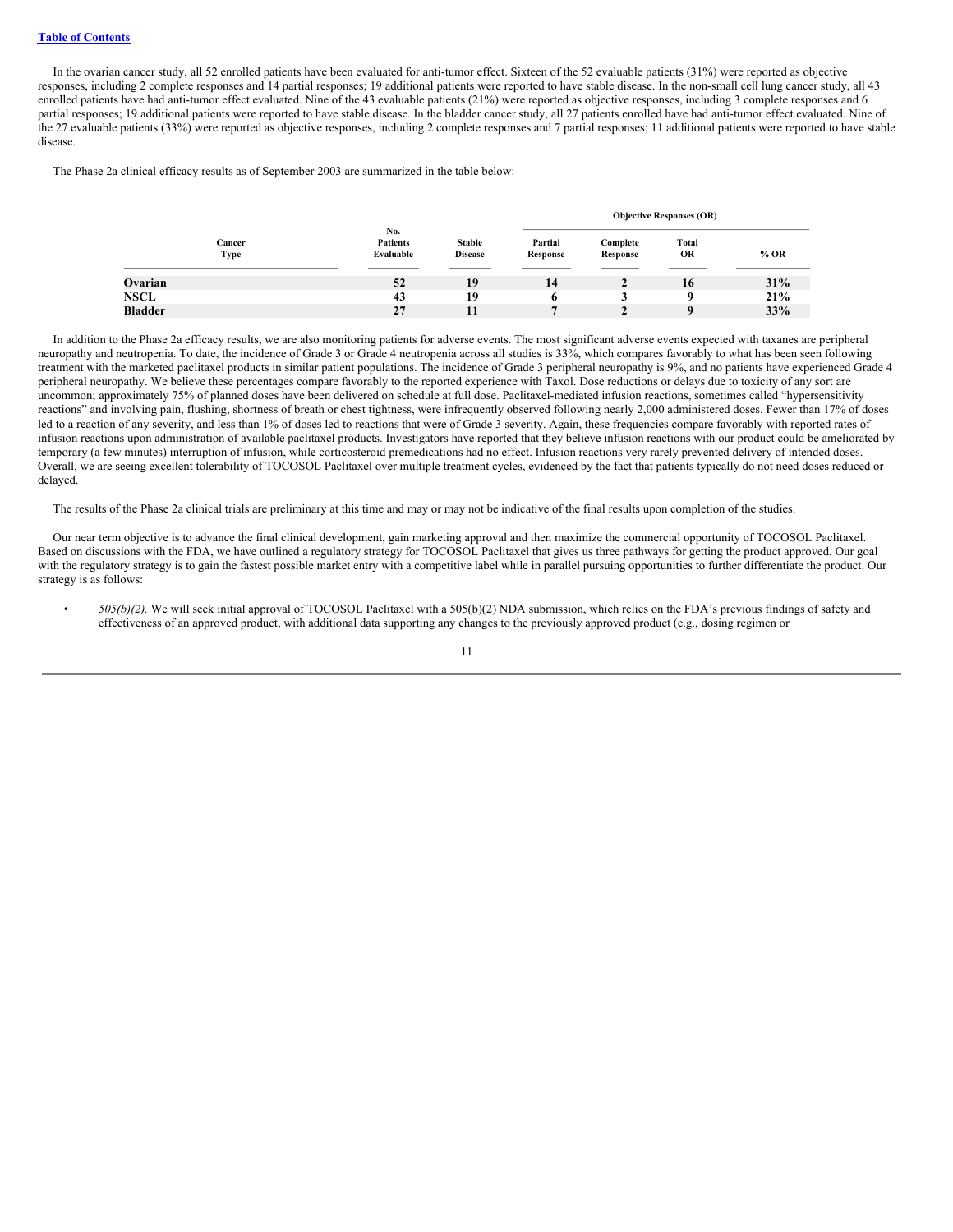formulation). The FDA's use of this approval mechanism is designed to encourage innovation without creating duplicate work, such as conducting studies to demonstrate what is already known about a drug. We will seek to demonstrate pharmacokinetic comparability between the active amounts of paclitaxel delivered for treatment by TOCOSOL Paclitaxel and Taxol, as well as to confirm the linkage between paclitaxel pharmacokinetics and anti-tumor effect. We recently initiated a randomized crossover clinical pharmacology study to compare TOCOSOL Paclitaxel and Taxol, with both drugs given at 175 mg/m<sup>2</sup> every three weeks (the approved dose of Taxol). If comparable pharmacokinetics of active paclitaxel can be shown between our product and Taxol, we would then conduct a single comparative clinical trial to assure that the efficacy provided by TOCOSOL Paclitaxel is comparable to that for which Taxol has already been approved. The NDA submission would likely follow in late 2005 or early 2006, seeking approval to market TOCOSOL Paclitaxel under the indications for which Taxol is currently approved.

- *New indication for taxanes.* Under this component of our strategy, we will pursue approval for the treatment of inoperable or metastatic urothelial transitional cell cancers (mostly urinary bladder cancer), an indication for which there is currently no FDA-approved therapy. In October 2003, we announced that we were granted Fast Track designation by the FDA for the development of TOCOSOL Paclitaxel for this indication. We plan to initiate a Phase 2b study in bladder cancer using weekly dosing of TOCOSOL Paclitaxel by the end of 2003.
- *Taxane-approved indications.* We will conduct trials in ovarian and breast cancers, for which paclitaxel given once every three weeks is already approved, to support labeling of TOCOSOL Paclitaxel for weekly treatment of those diseases or to use higher doses of paclitaxel given every three weeks, potentially leading to greater anti-tumor efficacy. The data from these clinical trials would support supplemental new drug applications (SNDA's) following a 505(b)(2) NDA, if successful, or provide supportive data for standard NDA submissions in the event that the 505(b)(2) strategy is unsuccessful. We plan to initiate Phase 2b studies in ovarian and breast cancers by the end of 2003.

In addition to continuing the clinical development of the product, we are also seeking to secure a corporate partner for TOCOSOL Paclitaxel to provide additional funding towards the remaining clinical development costs and also to maximize the commercial success of the product subsequent to product approval. During the first half of 2003, the primary need for entering into a corporate partner agreement was to secure additional financial resources in order to initiate the new clinical studies for TOCOSOL Paclitaxel by the end of 2003 under our comprehensive regulatory strategy. However, we completed a private placement of common stock in July 2003 for \$14.2 million, which significantly increased our existing cash resources (\$22.1 million at September 30). We continue to have an objective of securing a corporate partner for TOCOSOL Paclitaxel with an objective of maximizing both the value of the product to date and the commercial value subsequent to product approval.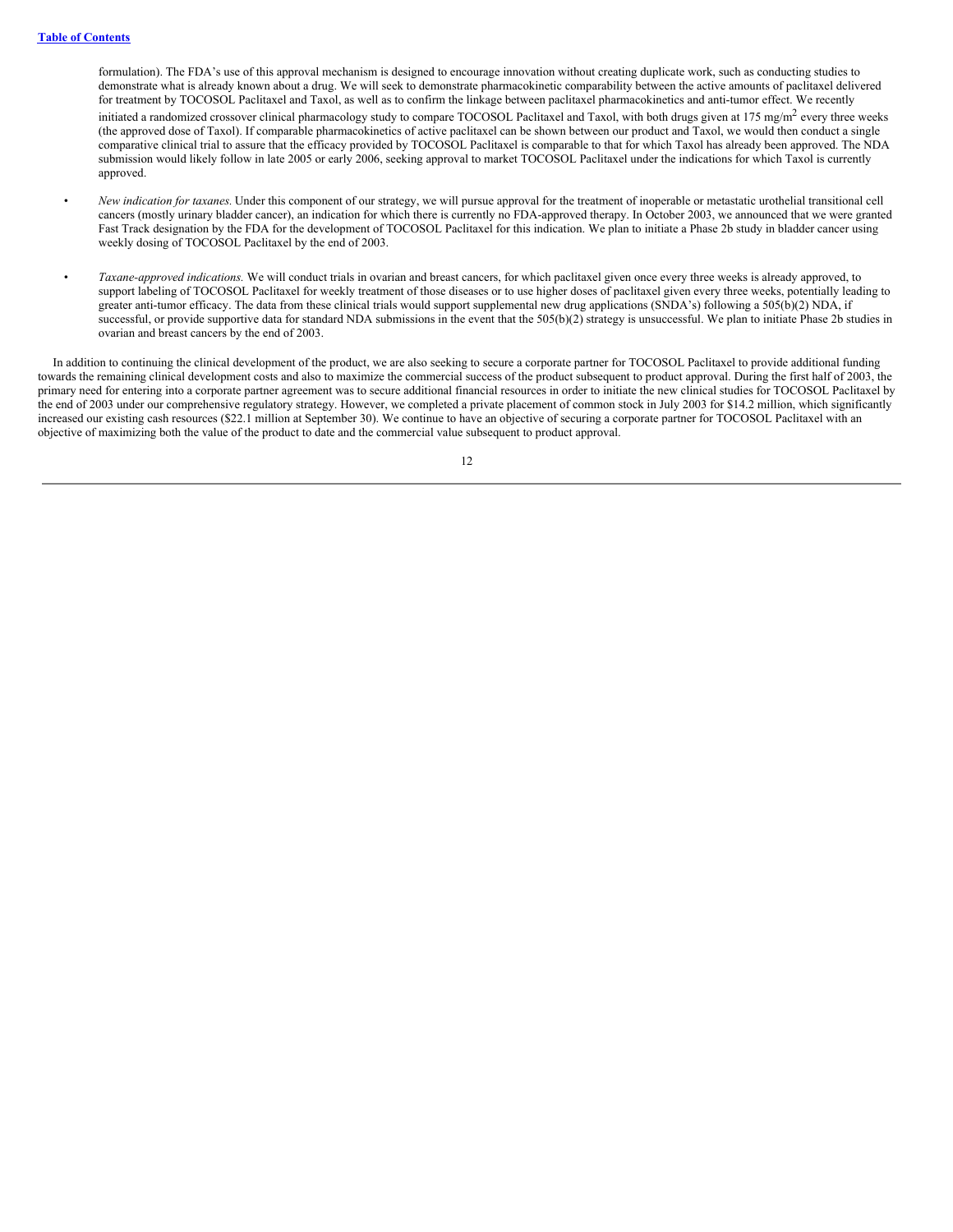#### \

#### Research Product Pipeline

We continue to invest in the research and development of new products, including those that could extend the application of our TOCOSOL drug delivery technology. Our second product utilizing the TOCOSOL drug delivery technology is a novel injectable formulation of camptothecin. This formulation is based on the unmodified camptothecin molecule, which is poorly soluble and difficult to formulate for administration to humans. There are currently two marketed hydrophilic (water-based) camptothecin analogs that are based on chemical modifications to the camptothecin molecule. Irinotecan, which is marketed under the name Camptosar<sup>®</sup>, is indicated for treatment of colorectal cancer; and topotecan, which is marketed under the name  $Hycampitin<sup>®</sup>$ , is indicated for treatment of ovarian and non-small cell lung cancers. We believe the camptothecin analogs may be less active than the camptothecin parent molecule. In addition to camptothecin, we are evaluating a number of other earlier-stage therapeutic drug formulations utilizing our TOCOSOL drug delivery technology. Our research and development efforts on these are preliminary and we cannot give any assurance that any of these compounds will be successful or that INDs will be filed. Advancing one or more of these potential products into human clinical trials is dependent on several factors including technological feasibility, commercial opportunity, and securing additional financial resources.

#### Proprietary Technology

We consider the protection of our technology to be important to our business. In addition to seeking U.S. patent protection for many of our inventions, we are also seeking patent protection in selected other countries in order to protect our proprietary rights to inventions. We also rely upon trade secrets, know-how, continuing technological innovations and licensing opportunities to develop and maintain our competitive position.

Our success will depend, in part, on our ability to obtain patents, defend patents, protect trade secrets, and avoid infringing on the rights of others. To date, we have filed 26 patent applications in the U.S. pertaining to our technology and products as well as counterpart filings in Europe and key countries in Asia and Latin America. We have also received Notice of Allowance for three of the previously filed patent applications, which means that patent issuance for these applications is expected within the next three to six months. During 2002, the United States Patent and Trademark Office issued two patents to us related to TOCOSOL Paclitaxel and the TOCOSOL drug delivery technology. All other patent applications are currently in process with the United States Patent and Trademark Offices or foreign counterpart agencies, although we have received notice of allowable claims in certain applications.

#### **Results of Operations**

As of September 30, 2003, our accumulated deficit was approximately \$48.2 million. We expect to incur additional operating losses over the next several years. Such losses have been and may continue to be principally the result of various costs associated with our discovery, research and development programs. Substantially all of our revenue to date has resulted from corporate partnerships and licensing arrangements, and interest income. Our ability to achieve a consistent, profitable level of operations depends in large part on entering into corporate partnerships for product discovery, research, development and commercialization, obtaining regulatory approvals for our products and successfully manufacturing and marketing our products once they are approved. Even if we are successful in the aforementioned activities, our operations may not be profitable. In addition, any payments under corporate partnerships and licensing arrangements are subject to significant fluctuations in both timing and amount. Therefore, our operating results for any period may fluctuate significantly and may not be comparable to the operating results for any other period.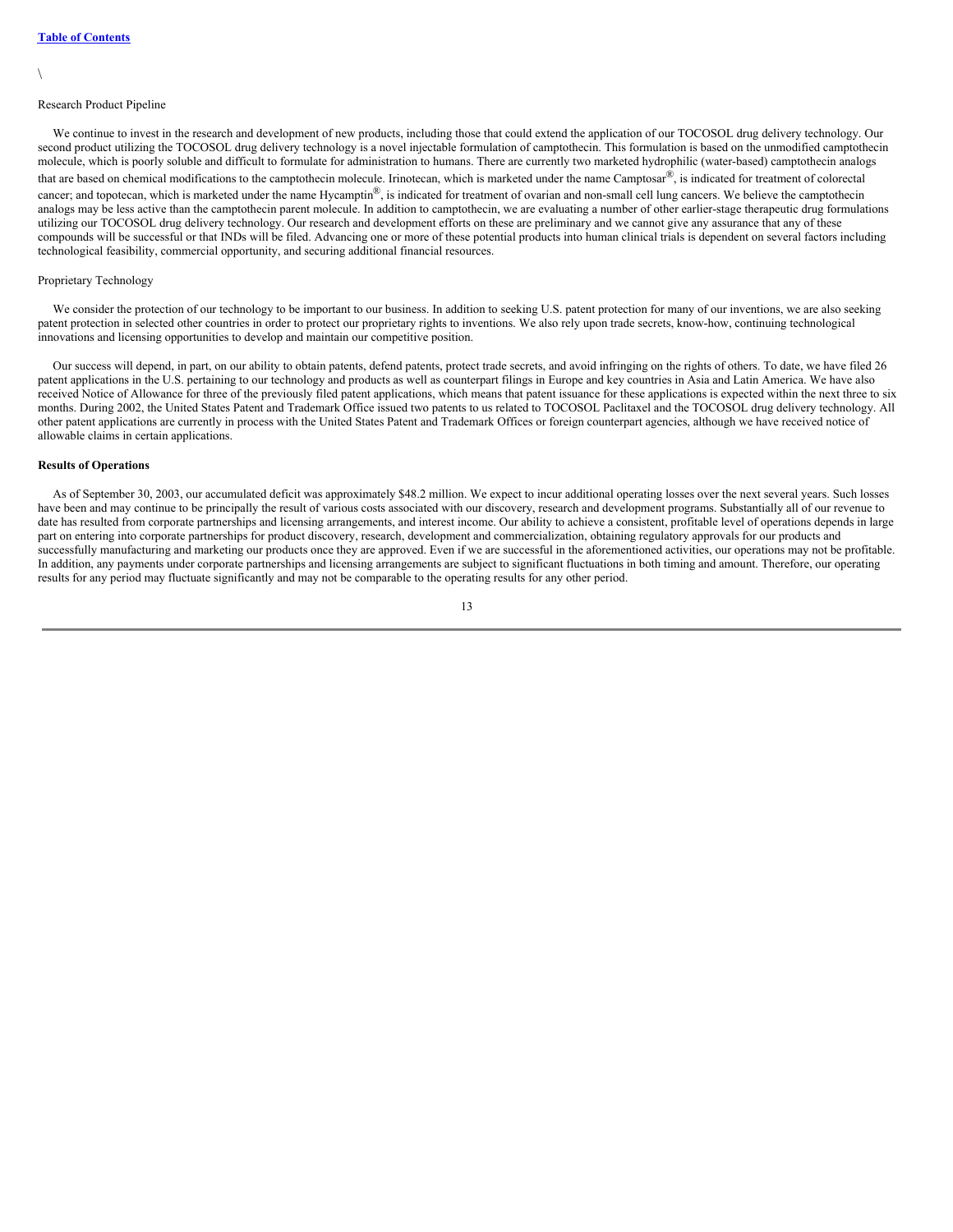The Company reported no revenue for the third quarter of 2003 or 2002. For the nine months ended September 30, 2003 and September 30, 2002, revenue was \$25,000. Revenues for the remainder of 2003 will be dependent on our ability to enter into new collaborative agreements or licensing arrangements with third parties.

Total operating expenses for the third quarter of 2003 were \$2.5 million compared with \$3.4 million in the third quarter of 2002. The decline in operating expenses from the prior year was primarily due to lower research and development expenses (\$1.8 million in the third quarter of 2003 compared to \$2.6 million in the third quarter of 2002) as well as lower general and administrative expenses (\$709,000 in the third quarter of 2003 compared to \$786,000 in the third quarter of 2002). For the first nine months of 2003, total operating expenses were \$8.0 million compared to \$9.6 million for the prior year period. The decrease primarily reflected the completion of the Phase 2a enrollment in the clinical trials for our lead product, TOCOSOL Paclitaxel, as well as cost containment in general and administrative expenses.

Net interest income was \$40,000 and \$130,000 for the three and nine months ended September 30, 2003 compared with \$104,000 and \$362,000 for the same periods in 2002. The decline in net interest income for both periods was primarily due to generally lower levels of invested cash in the current year as well as lower interest rates.

#### **Liquidity and Capital Resources**

We have historically financed operations with payments under contractual agreements with third parties and proceeds from equity financings. In July 2003, we completed a private placement that raised approximately \$13.1 million in net proceeds through the sale of 3.9 million shares of common stock.

At September 30, 2003, we had cash, cash equivalents and marketable securities of \$22.1 million compared to \$16.3 million at December 31, 2002. The increase was primarily due to the \$13.1 million in net proceeds from the private placement in July 2003, offset in part by the \$7.9 million net loss for the first nine months of 2003.

We expect that our cash requirements will continue to increase in future periods due to development costs associated with our TOCOSOL drug delivery products. Based on our current operating plan, including planned clinical trials and other product development costs including technology transfer costs related to our manufacturing and supply agreement for TOCOSOL Paclitaxel, we estimate that existing cash and marketable securities will be sufficient to meet our cash requirements through early 2005. We will need additional funding to complete the final clinical trials and obtain regulatory approval for TOCOSOL Paclitaxel and to fund other product development activities beyond this timeframe. Accordingly, we intend to seek additional funding through available means, which may include debt and/or equity financing or funding under third party collaborative agreements.

Our future capital requirements depend on many factors including:

- the timing and costs of preclinical development, clinical trials and regulatory approvals;
- entering into new collaborative or product license agreements;
- the timing and costs of technology transfer associated with manufacturing and supply agreements;
- the timing of payments, if any, under collaborative partner agreements; and
- costs related to obtaining, defending and enforcing patents.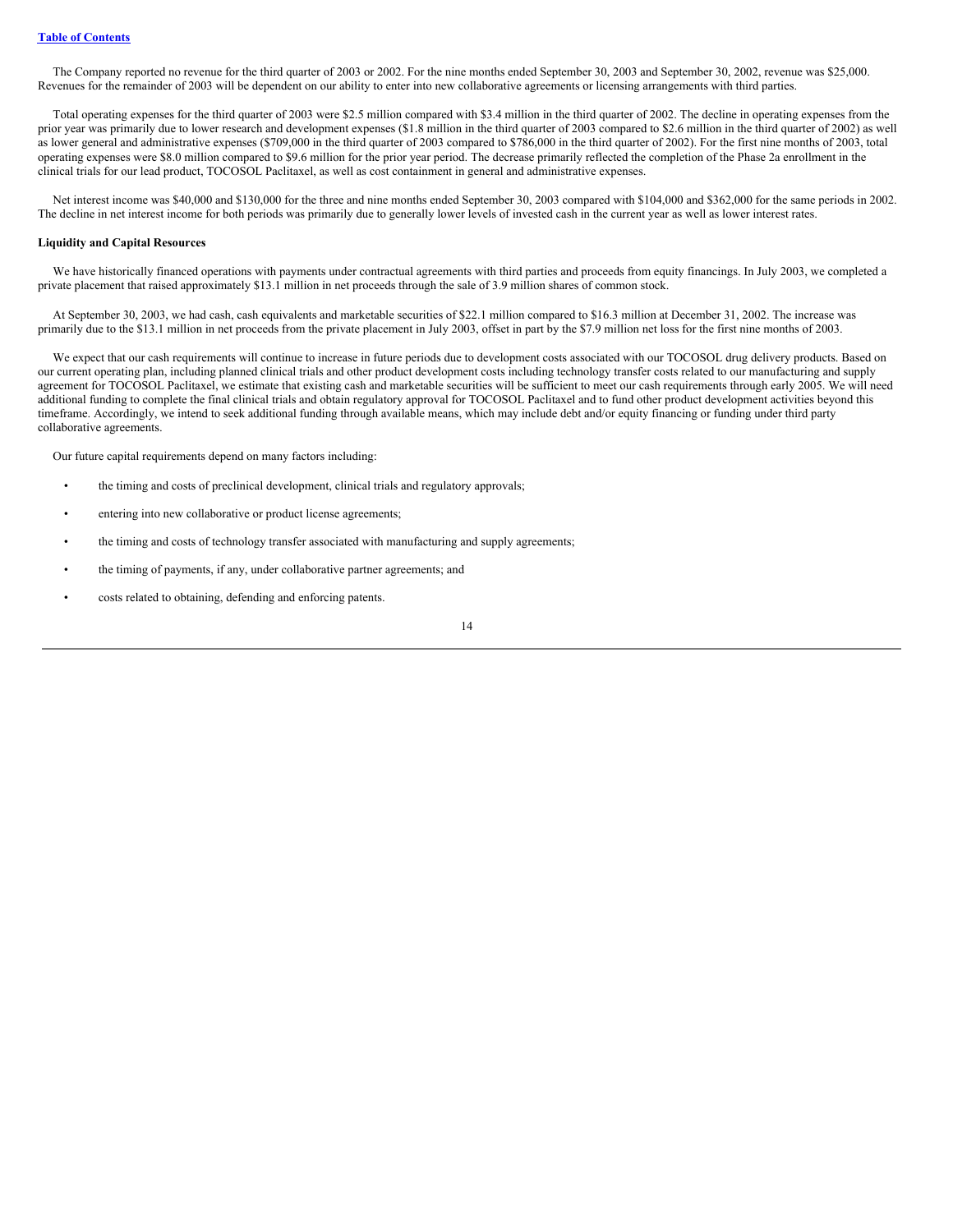#### **Table of [Contents](#page-0-0)**

We also have contractual commitments in the form of operating leases, capital leases and leasehold financing arrangements as of September 30, 2003 as listed in the following table:

|                       | Total       | 2003      | 2004      | 2005      | 2006                     | 2007                     |
|-----------------------|-------------|-----------|-----------|-----------|--------------------------|--------------------------|
| <b>Facility Lease</b> | \$2,589,000 | \$121,000 | \$678,000 | \$679,000 | \$694,000                | \$417,000                |
| Capital Leases        | 213,000     | 30,000    | 129,000   | 54,000    | $\overline{\phantom{a}}$ | $\overline{\phantom{a}}$ |
| Leasehold Financing   | 95,000      | 4.000     | 22,000    | 25,000    | 27,000                   | 17,000                   |
|                       | ______      | ----      | ___       |           |                          |                          |
| Total                 | \$2,897,000 | \$155,000 | \$829,000 | \$758,000 | \$721,000                | \$434,000                |
|                       |             |           |           |           |                          |                          |

These commitments have been incorporated into our cash requirement estimates included herein.

We cannot give assurance that additional financing will be available on acceptable terms, if at all. Any equity financing would likely result in dilution to our existing stockholders and debt financing, if available, may include restrictive covenants.

#### **Critical Accounting Policies and Estimates**

The preparation of the financial statements requires management to make estimates and assumptions that affect the reported amounts of liabilities at the date of the financial statements and the reported amounts of revenue and expenses during the reporting period. On an on-going basis, management evaluates its estimates and judgments including those related to revenue recognition and research and development costs. Management bases its estimates and judgments on historical experience and on various other factors that are believed to be reasonable under the circumstances. Actual results may differ from these estimates under different assumptions or conditions.

- *Revenue Recognition*. Since inception, the Company has generated revenues from collaborative agreements, licensing fees and from the assignment of developed and patented technology. Revenue is recorded as earned based on the performance requirements of the contract, generally as the services are performed. The Company recognizes revenue from non-refundable, up front license fees and proceeds from the assignment of technology when delivery has occurred and no future obligations exist. Royalties from licensees are based on third-party sales and recorded as earned in accordance with contract terms, when third-party results are reliably measured and collection is reasonably assured. Payments received for which the earnings process is not complete are classified as deferred revenue.
- *Research and Development Costs*. These items including personnel costs, supplies, depreciation and other indirect research and development costs are expensed as incurred. In instances where the Company enters into agreements with third parties for research and/or clinical trial activities, costs are expensed the earlier of when amounts are due or when services are performed.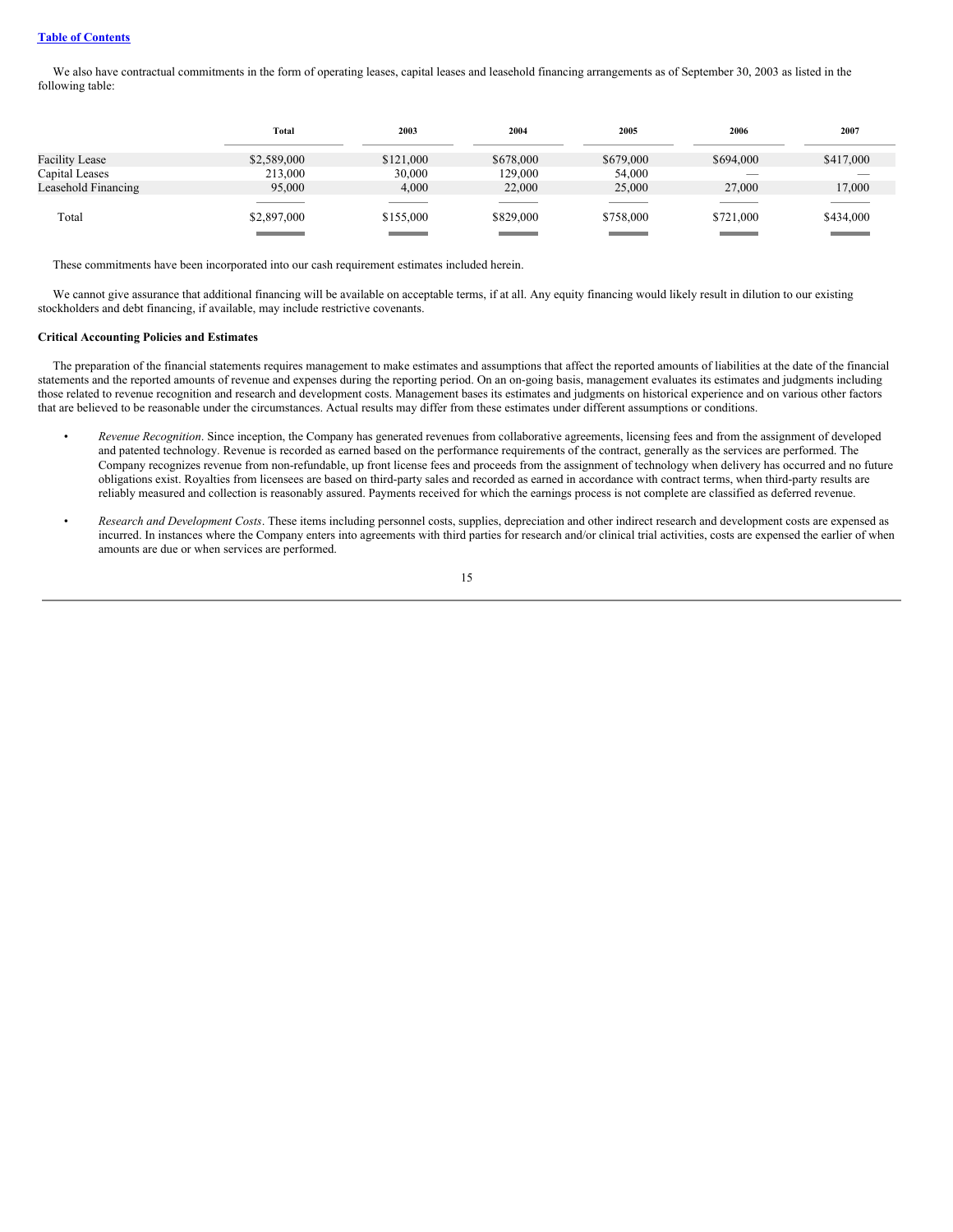#### **Certain Factors That May Affect Our Business and Future Results**

#### *If we fail to develop products, then we may never realize revenue from product commercialization.*

A key element of our business strategy is to utilize our technologies for the development and commercialization of products that utilize our drug delivery technology. The initial application of our drug delivery technology, TOCOSOL, is a novel approach to the formulation of water insoluble compounds for therapeutic applications. Significant expenditures in additional research and development, clinical testing, regulatory, manufacturing, and sales and marketing activities will be necessary in order for us to demonstrate the efficacy of our products, or commercialize any products developed with our technology. There can be no assurance that TOCOSOL Paclitaxel or any of our other current products under development or any future products will be safe or efficacious.

Even if we are successful in developing our products, there is no assurance that such products will receive regulatory approval or that a commercially viable market will develop. While it is our strategy to develop additional products under our drug delivery technology by entering into feasibility study agreements with companies who own active compounds, there can be no assurance that we will enter into any feasibility studies. Moreover, there can be no assurance that these feasibility studies will result in development or license agreements. Without feasibility studies or development or license agreements, we may need to scale back or terminate our efforts to develop other products using our drug delivery technology.

#### We have a history of operating losses which we expect will continue and we may never become profitable.

We have experienced significant accumulated losses since our inception, and are expected to incur net losses for the foreseeable future. These losses have resulted primarily from expenses associated with our research and development activities, including nonclinical and clinical trials, and general and administrative expenses. As of September 30, 2003, our accumulated deficit totaled \$48.2 million. We anticipate that our operating losses will continue as we further invest in research and development for our products. We will not generate any product revenues unless and until we receive regulatory approval, which will not occur in the near future. Even if we generate significant product revenues, there can be no assurance that we will be able to achieve or sustain profitability. Our results of operations have varied and will continue to vary significantly and depend on, among other factors:

- the timing and costs of preclinical development, clinical trials and regulatory approvals;
- entering into new collaborative or product license agreements;
- the timing and costs of technology transfer associated with manufacturing and supply agreements;
- the timing of payments, if any, under collaborative partner agreements; and
- costs related to obtaining, defending and enforcing patents.

Governmental regulatory requirements are lengthy and expensive and failure to obtain necessary approvals will prevent us or our partners from commercializing a product.

We are subject to uncertain governmental regulatory requirements and a lengthy approval process for our products prior to any commercial sales of our products. The development and commercial use of our products are regulated by the U.S. Food and Drug Administration, or FDA, the European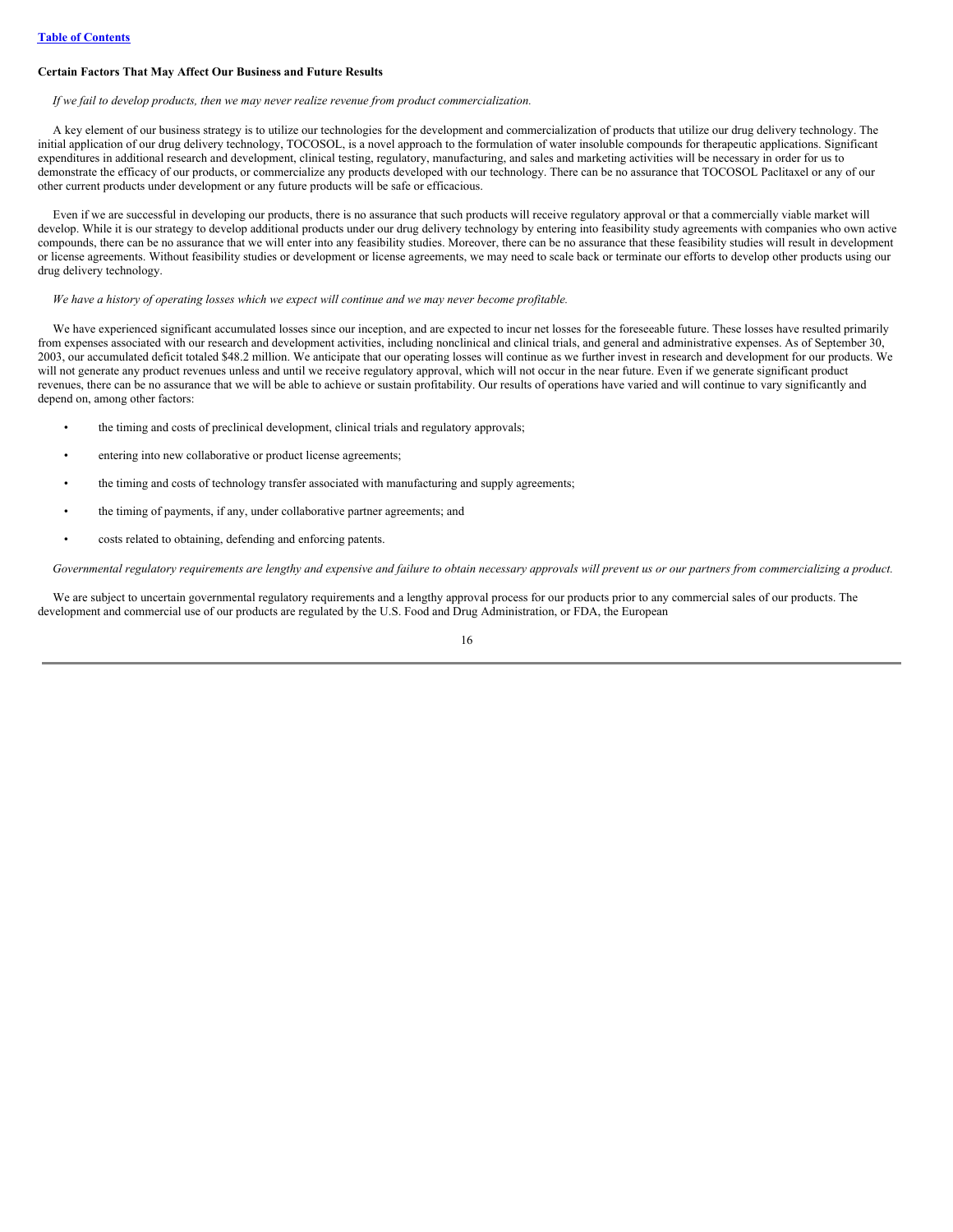Medicines Evaluation Agency, or EMEA, and comparable regulatory agencies in other countries. The regulatory approval process for new products is lengthy and expensive. Before we can file an application with the FDA and comparable international agencies, the product candidate must undergo extensive testing, including animal studies and human clinical trials that can take many years and require substantial expenditures. Data obtained from such testing may be susceptible to varying interpretations, which could delay, limit or prevent regulatory approval. In addition, changes in regulatory policy for product approval may cause additional costs in our efforts to secure necessary approvals.

Our drug delivery products are subject to significant uncertainty because they are in the early stages of development and are subject to regulatory approval. We filed an Investigational New Drug Exemption application, or IND, with the FDA for TOCOSOL Paclitaxel in September 2000 and completed the Phase 1 clinical study for this product in August 2002. In March 2002, we initiated the first four Phase 2a clinical trials for TOCOSOL Paclitaxel. Included in this first group of Phase 2a clinical trials was a trial in colorectal cancer that was terminated in 2002 due to insufficient indications of efficacy. During the second quarter of 2003 we completed enrollment in the current Phase 2a program. There can be no assurance that current and future clinical studies will demonstrate that TOCOSOL Paclitaxel will be safe or efficacious, that the required comparable pharmacokinetic profile to Taxol will be proven in connection with our 505(b)(2) strategy, or that we will file a New Drug Application. We are also currently engaged in the development of a formulation of camptothecin using our TOCOSOL drug delivery technology. The results of pre-clinical and clinical testing of our products are uncertain and regulatory approval of our products may take longer or be more expensive than anticipated, which could have a material adverse affect on our business, financial condition and results of operations. We cannot predict if or when any of our products under development will be commercialized.

#### *Our future prospects are heavily dependent on the results of TOCOSOL Paclitaxel.*

Most of our attention and resources are directed to the development of TOCOSOL Paclitaxel. If TOCOSOL Paclitaxel is ultimately ineffective in treating cancer, does not receive the necessary regulatory approvals or does not obtain commercial acceptance, we will be materially adversely affected.

#### *We depend on third parties for funding, clinical development, manufacturing and distribution.*

We are dependent, and may in the future be dependent, on third parties for funding or performance of a variety of key activities including research, clinical development, manufacturing, marketing, sales and distribution of our products. Our current business strategy is to enter into agreements with third parties both to license rights to our potential products and to develop and commercialize new products. We currently do not have any arrangements with third parties in place, which will provide any funding to the Company. If we are unable to establish these arrangements with third parties, if they are terminated or the collaborations are not successful, we will be required to identify alternative partners to fund or perform research, clinical development, manufacturing, marketing, sales and/or distribution, which could have a material adverse effect on our business, financial condition and results of operations. Our success depends in part upon the performance by these collaborators of their responsibilities under these arrangements. We have no control over the resources that any potential partner may devote to the development and commercialization of products under these collaborations and our partners may fail to conduct their collaborative activities successfully or in a timely manner. In connection with the manufacturing scale-up project for TOCOSOL Paclitaxel, we signed a manufacturing agreement with SICOR Pharmaceuticals, Inc. in July 2002 for the manufacturing of clinical and commercial supplies of the product.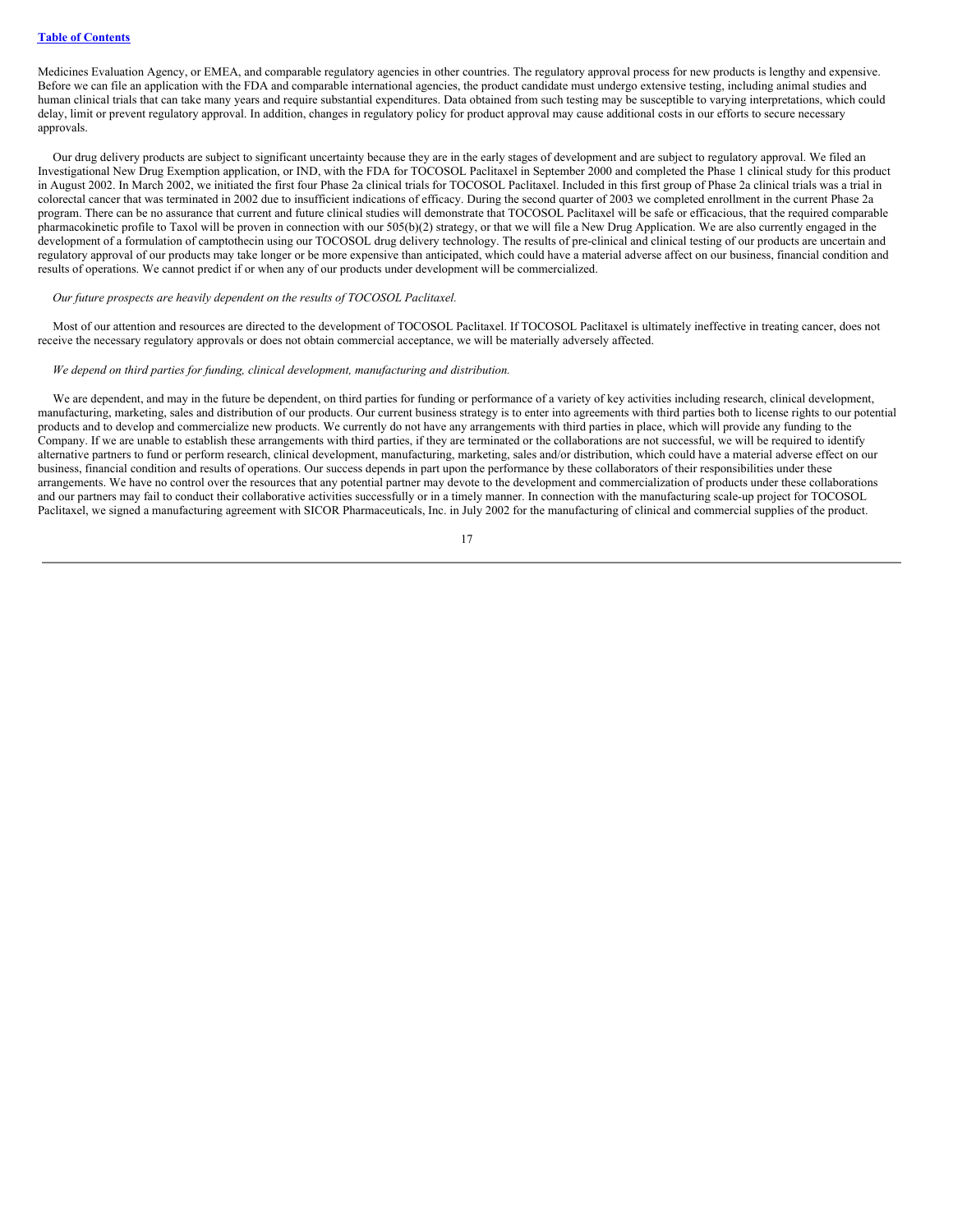We will need additional capital in the future, and if it is not available on terms acceptable to us, or at all, we may need to scale back our development and commercialization *activities.*

Our development efforts to date have consumed and will continue to require substantial amounts of cash, and we have generated only limited revenues from payments received from our contractual agreements and from the assignment of substantially all of our ultrasound contrast intellectual property. Based on our current operating plan, including planned clinical trials and other product development costs, we estimate that existing cash and marketable securities will be sufficient to meet our cash requirements through early 2005. However, we will need substantial additional capital to complete the development of TOCOSOL Paclitaxel as well as other product candidates and to meet our other cash requirements in the future. Our future capital requirements depend on many factors including:

- the timing and costs of preclinical development, clinical trials and regulatory approvals;
- entering into new collaborative or product license agreements;
- the timing and costs of technology transfer associated with manufacturing and supply agreements;
- the timing of payments, if any, under collaborative partner agreements; and
- costs related to obtaining, defending and enforcing patents.

Any future equity financing, if available, may result in substantial dilution to existing stockholders, and debt financing, if available, may include restrictive covenants. If we are unable to raise additional financing, we will have to substantially reduce our expenditures, scale back the development of our products and new product research and development, or license to others products that we otherwise would seek to commercialize ourselves, which could seriously harm our business, and explore other strategic alternatives.

Future U.S. or international legislative or administrative actions also could prevent or delay regulatory approval of our products.

Even if regulatory approvals are obtained, they may include significant limitations on the indicated uses for which a product may be marketed. A marketed product also is subject to continual FDA, EMEA and other regulatory agency review and regulation. Later discovery of previously unknown problems or failure to comply with the applicable regulatory requirements may result in restrictions on the marketing of a product or withdrawal of the product from the market, as well as possible civil or criminal sanctions. In addition, if marketing approval is obtained, the FDA, EMEA or other regulatory agency may require post-marketing testing and surveillance programs to monitor the product's efficacy and side effects. Results of these post-marketing programs may prevent or limit the further marketing of a product.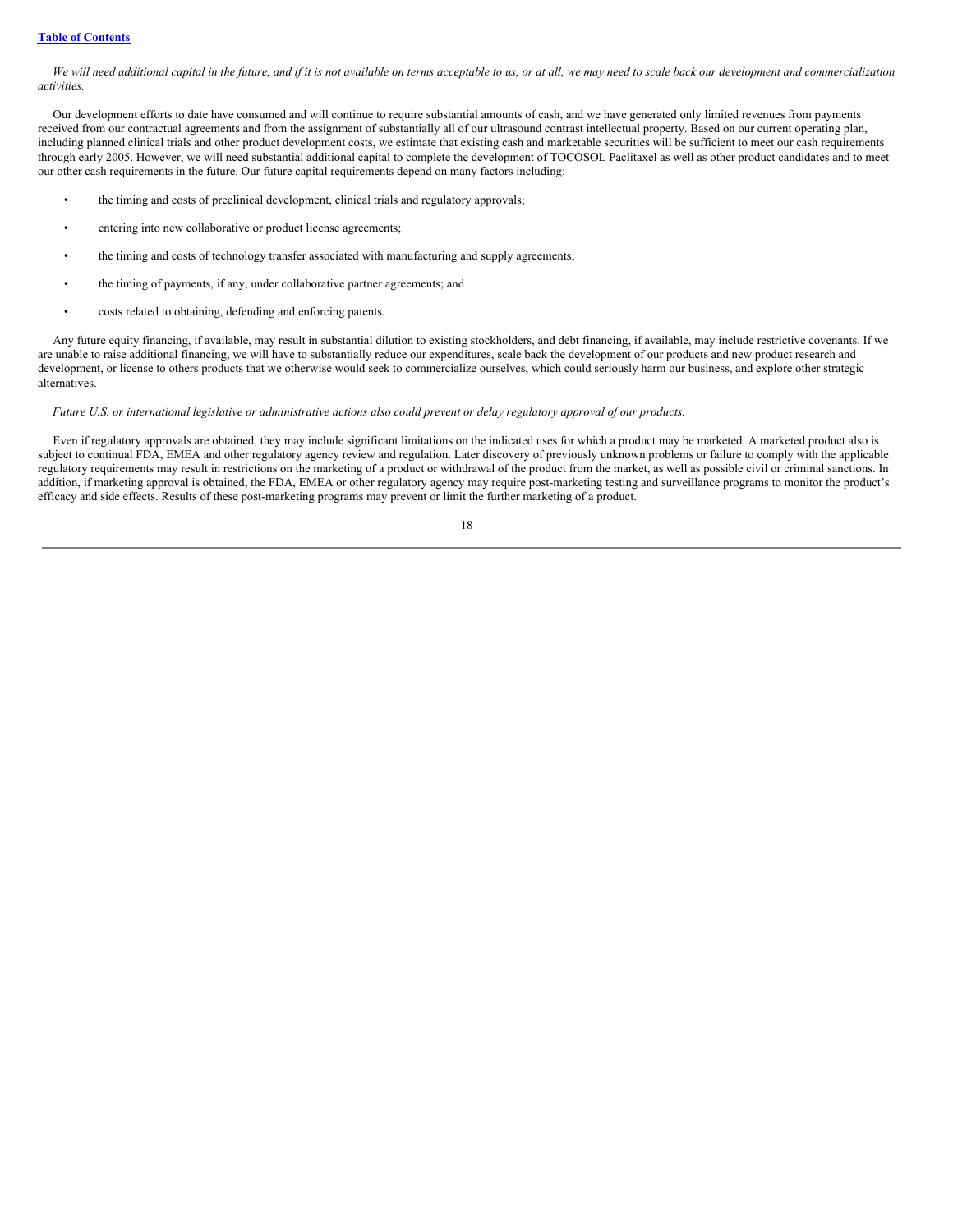#### Failure to satisfy Nasdaq National Market Listing requirements may result in our common stock being delisted from The Nasdaq National Market.

Our common stock is currently listed on The Nasdaq National Market under the symbol "SNUS." For continued inclusion on The Nasdaq National Market, we must maintain among other requirements stockholders' equity of at least \$10.0 million, a minimum bid price of \$1.00 per share and a market value of our public float of at least \$5.0 million; or market capitalization of at least \$50 million, a minimum bid price of \$3.00 per share and a market value of our public float of at least \$15.0 million. As of September 30, 2003, we had stockholders' equity of \$21.1 million. In the event that we fail to satisfy the listing standards on a continuous basis, our common stock may be removed from listing on The Nasdaq National Market. If our common stock were delisted from The Nasdaq National Market, our common stock may be transferred to the Nasdaq SmallCap Market if we satisfy the listing criteria for the Nasdaq SmallCap Market or trading of our common stock, if any, may be conducted in the over-the-counter market in the so-called "pink sheets" or, if available, the NASD's "Electronic Bulletin Board." In addition, delisting from Nasdaq may subject our common stock to so-called "penny stock" rules. These rules impose additional sales practice and market making requirements on broker-dealers who sell and/or make a market in such securities. Consequently, broker-dealers may be less willing or able to sell and/or make a market in our common stock. Additionally, an investor would find it more difficult to dispose of, or to obtain accurate quotations for the price of, our common stock. As a result of a delisting, it may become more difficult for us to raise funds through the sale of our securities.

The development of pharmaceutical products in general and the development of paclitaxel reformulations in particular is extremely competitive, and if we fail to compete *ef ectively, it would negatively impact our business.*

Competition in the development of pharmaceutical products is intense and expected to increase. We also believe that other medical and pharmaceutical companies will compete with us in the areas of research and development, acquisition of products and technology licenses, and the manufacturing and marketing of our products. Success of products in these fields will be based primarily on:

- efficacy;
- safety;
- price;
- ease of administration;
- breadth of approved indications; and
- physician, healthcare payer and patient acceptance.

Several other companies are developing paclitaxel reformulations with a goal of delivering a more effective and tolerable therapy than the approved paclitaxel products. Some of these products are further in development than TOCOSOL Paclitaxel and may achieve regulatory approval before our product. In addition, Aventis has a docetaxel product, Taxotere®, which is similar to paclitaxel and is marketed for the treatment of breast and non-small cell lung cancers. As a result of the increased competition, the price for paclitaxel products has been under pressure.

Many of our competitors and potential competitors, including large pharmaceutical, chemical and biotechnology concerns and universities and other research institutions, have substantially greater

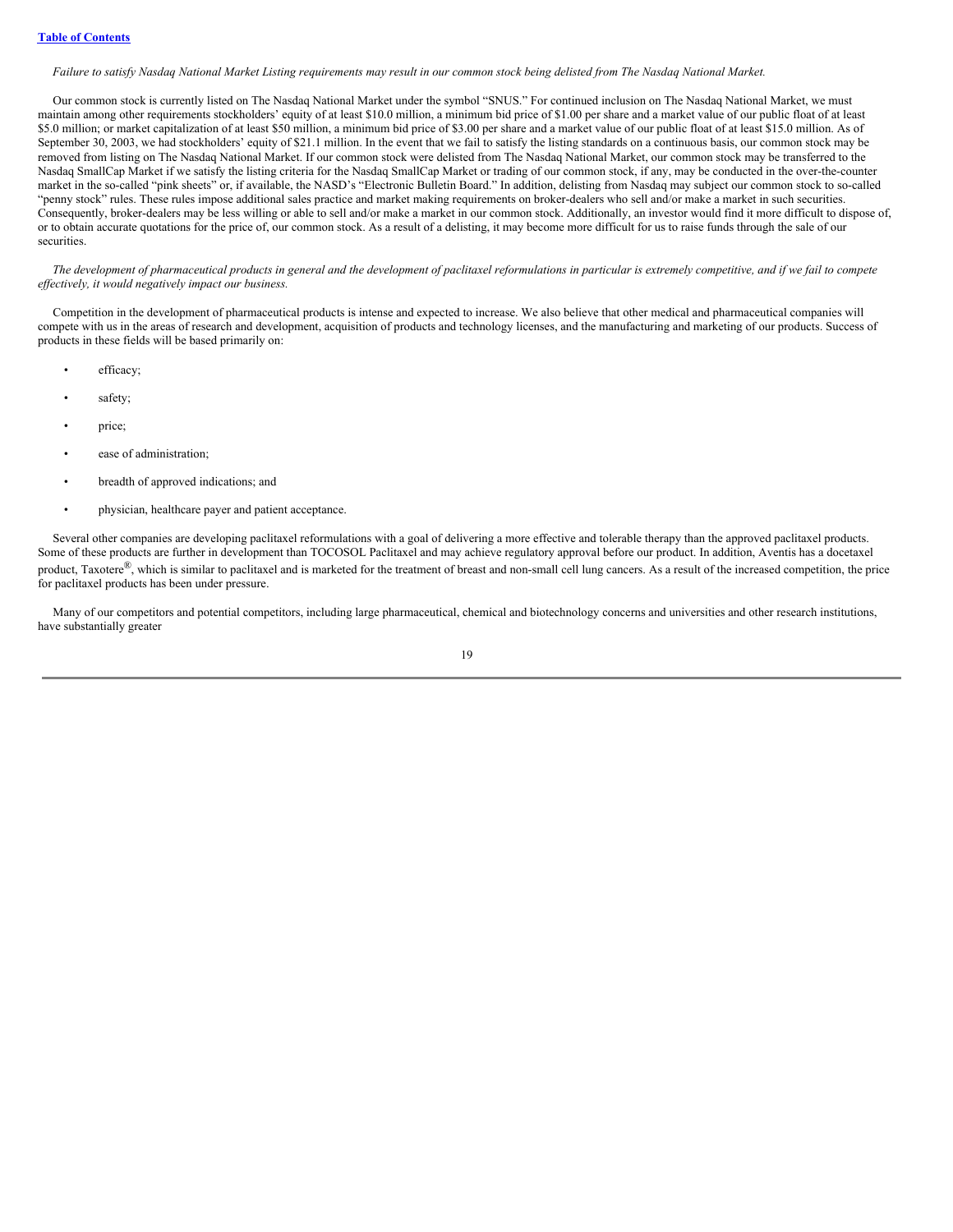financial, technical and human resources than we do and have substantially greater experience in developing products, obtaining regulatory approvals and marketing and manufacturing medical products. Accordingly, these competitors may succeed in obtaining FDA approval for their products more rapidly than us. In addition, other technologies or products may be developed that have an entirely different approach that would render our technology and products noncompetitive or obsolete. If we fail to compete effectively, it would have a material adverse effect on our business, financial condition and results of operations.

We rely on third party suppliers and manufacturers to produce products that we develop and failure to retain such suppliers and manufacturers would adversely impact our *ability to commercialize our products.*

We currently rely on third parties to supply the chemical ingredients necessary for our drug delivery products. Currently, Indena SpA is our primary supplier of paclitaxel, the main ingredient in TOCOSOL Paclitaxel. The chemical ingredients for our products are manufactured by a limited number of vendors. The inability of these vendors to supply medical-grade materials to us could delay the manufacturing of, or cause us to cease the manufacturing of our products. We also rely on third parties to manufacture our products for research and development and clinical trials. SICOR Pharmaceuticals, Inc. is our primary manufacturer of TOCOSOL Paclitaxel for clinical studies and has also agreed to manufacture TOCOSOL Paclitaxel for commercialization. We previously manufactured clinical supplies of TOCOSOL Paclitaxel at other GMP certified contract laboratories. Suppliers and manufacturers of our products must operate under GMP regulations, as required by the FDA, and there are a limited number of contract manufacturers that operate under GMP regulations. Our reliance on independent manufacturers involves a number of other risks, including the absence of adequate capacity, the unavailability of, or interruptions in, access to necessary manufacturing processes and reduced control over delivery schedules. If our manufacturers are unable or unwilling to continue manufacturing our products in required volumes or have problems with commercial scale-up, we will have to identify acceptable alternative manufacturers. The use of a new manufacturer may cause significant interruptions in supply if the new manufacturer has difficulty manufacturing products to our specifications. Further, the introduction of a new manufacturer may increase the variation in the quality of our products.

#### If we fail to secure adequate intellectual property protection or become involved in an intellectual property dispute, it could significantly harm our financial results and *ability to compete.*

Our success will depend, in part, on our ability to obtain and defend patents and protect trade secrets. To date, we have two United States patents issued and 26 patent applications filed in the United States pertaining to our TOCOSOL drug delivery technology as well as counterpart filings in Europe and key countries in Asia and Latin America. We have also received Notice of Allowance for three of the previously filed patent applications, which means that patent issuance for these applications is expected within the next three to six months. The patent position of medical and pharmaceutical companies is highly uncertain and involves complex legal and factual questions. There can be no assurance that any claims which are included in pending or future patent applications will be issued, that any issued patents will provide us with competitive advantages or will not be challenged by third parties, or that the existing or future patents of third parties will not have an adverse effect on our ability to commercialize our products. Furthermore, there can be no assurance that other companies will not independently develop similar products, duplicate any of our products or design around patents that may be issued to us. Litigation may be necessary to enforce any patents issued to us or to determine the scope and validity of others' proprietary rights in court or administrative proceedings. Any litigation or administrative proceeding could result in substantial costs to us and distraction of our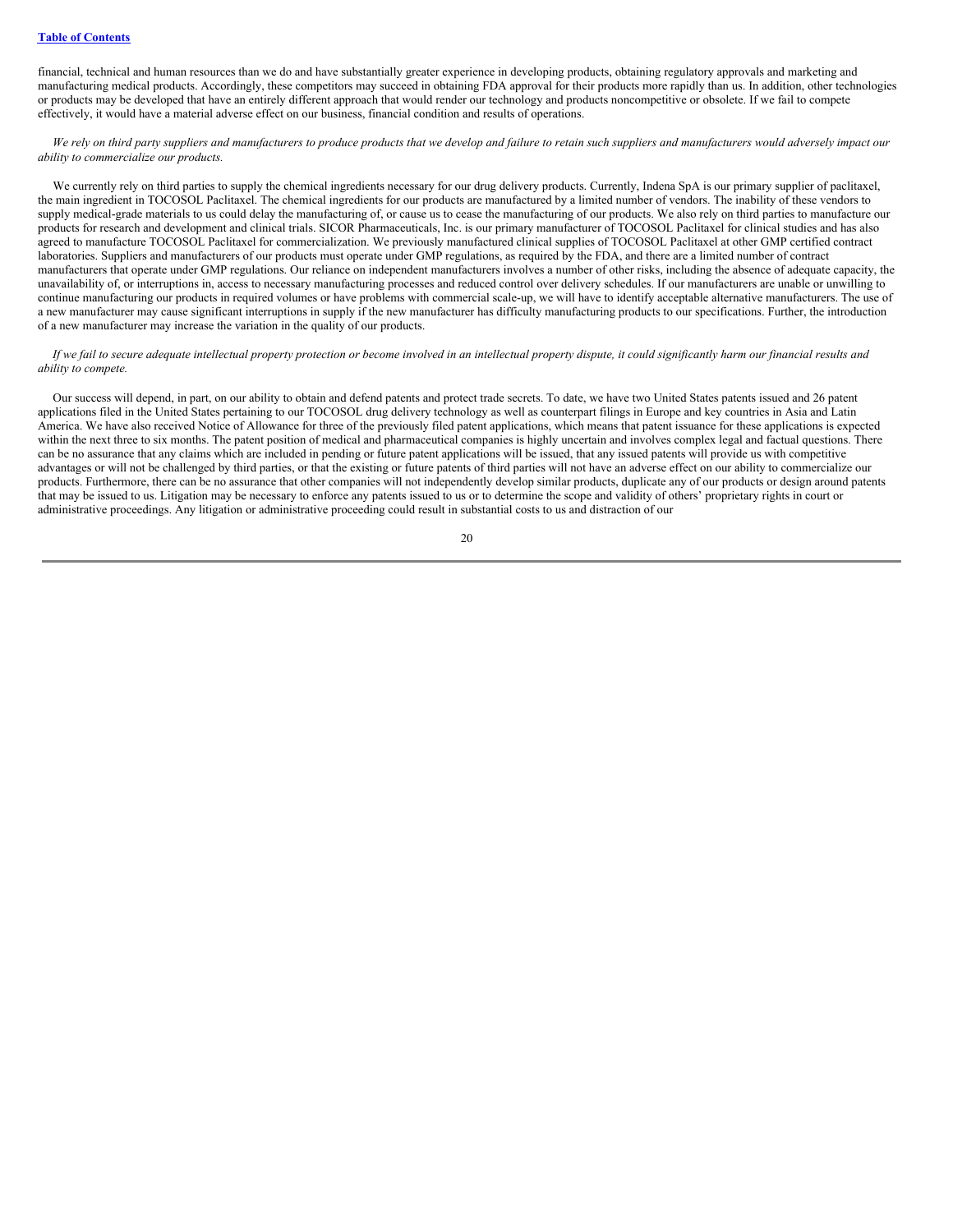management. An adverse ruling in any litigation or administrative proceeding could have a material adverse effect on our business, financial condition and results of operations.

#### *Our commercial success will depend in part on not infringing patents issued to competitors.*

There can be no assurance that patents belonging to competitors will not require us to alter our products or processes, pay licensing fees or cease development of our current or future products. Any litigation regarding infringement could result in substantial costs to us and distraction of our management, and any adverse ruling in any litigation could have a material adverse effect on our business, financial condition and results of operations. Further, there can be no assurance that we will be able to license other technology that we may require at a reasonable cost or at all. Failure by us to obtain a license to any technology that we may require to commercialize our products would have a material adverse effect on our business, financial condition and results of operations. In addition, to determine the priority of inventions and the ultimate ownership of patents, we may participate in interference, reissue or re-examination proceedings conducted by the U.S. Patent and Trademark Office or in proceedings before international agencies with respect to any of our existing patents or patent applications or any future patents or applications, any of which could result in loss of ownership of existing, issued patents, substantial costs to us and distraction of our management.

#### Reimbursement procedures and future healthcare reform measures are uncertain and may adversely impact our ability to successfully sell pharmaceutical products.

Our ability to successfully sell any pharmaceutical products will depend in part on the extent to which government health administration authorities, private health insurers and other organizations will reimburse patients for the costs of future pharmaceutical products and related treatments. In the United States, government and other third-party payers have sought to contain healthcare costs by limiting both coverage and the level of reimbursement for new pharmaceutical products approved for marketing by the FDA. In some cases, these payers may refuse to provide any coverage for uses of approved products to treat medical conditions even though the FDA has granted marketing approval. Healthcare reform may increase these cost containment efforts. We believe that managed care organizations may seek to restrict the use of new products, delay authorization to use new products or limit coverage and the level of reimbursement for new products. Internationally, where national healthcare systems are prevalent, little if any funding may be available for new products, and cost containment and cost reduction efforts can be more pronounced than in the United States.

#### *If our products are not accepted by the medical community our business will suf er.*

Commercial sales of our proposed products will substantially depend upon the products' efficacy and on their acceptance by the medical community. Widespread acceptance of our products will require educating the medical community as to the benefits and reliability of the products. Our proposed products may not be accepted, and, even if accepted, we are unable to estimate the length of time it would take to gain such acceptance.

#### If we lose our key personnel or are unable to attract and retain qualified scientific and management personnel, we may be unable to become profitable.

We are highly dependent on our key executives. The loss of any of these key executives or the inability to recruit and retain qualified scientific personnel to perform research and development and qualified management personnel could have a material adverse effect on our business, financial condition and results of operations. We do not have employment contracts with any of our key personnel and we do not maintain insurance policies that would compensate us for the loss of their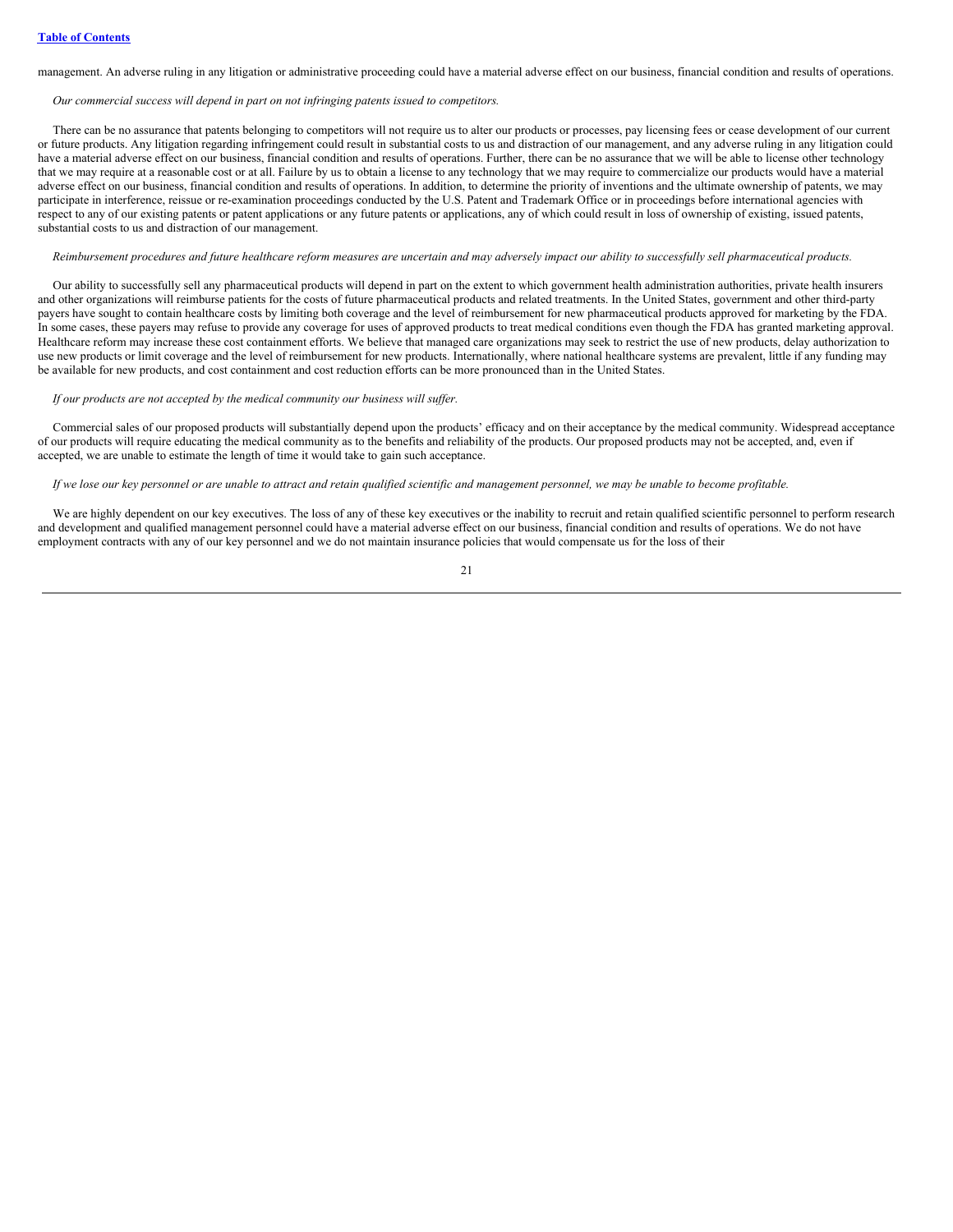services. There can be no assurance that we will be able to attract and retain such personnel on acceptable terms, if at all, given the competition for experienced scientists and other personnel among numerous medical and pharmaceutical companies, universities and research institutions.

#### The businesses in which we engage have a risk of product liability, and in the event of a successful suit against us, our business could be severely harmed.

The testing, marketing and sale of pharmaceutical products entails a risk of product liability claims by consumers and others. While we currently maintain product liability insurance, which we believe to be adequate for current applications of our products, such insurance may not continue to be available at a reasonable cost or may not be sufficient to fully cover any potential claims. In the event of a successful suit against us, the lack or insufficiency of insurance coverage could have a material adverse effect on our business and financial condition.

#### Since we use hazardous materials in our business, we may be subject to claims relating to improper handling, storage or disposal of these materials.

Our research and development activities involve the controlled use of hazardous materials, chemicals and various radioactive compounds. We are subject to federal, state and local laws and regulations governing the use, manufacture, storage, handling and disposal of such materials and certain waste products. Although we believe that our safety procedures for handling and disposing of such materials comply with the standards prescribed by state and federal regulations, the risk of accidental contamination or injury from these materials cannot be eliminated completely. In the event of such an accident, we could be held liable for any damages that result and any such liability not covered by insurance could exceed our resources. Compliance with environmental laws and regulations may be expensive, and current or future environmental regulations may impair our research, development or production efforts.

#### Market volatility may affect our stock price and the value of an investment in our common stock may be subject to sudden decreases.

The trading price for our common stock has been, and we expect it to continue to be, volatile. The price at which our common stock trades depends upon a number of factors, including our historical and anticipated operating results, preclinical and clinical trial results, market perception of the prospects for biotechnology companies as an industry sector and general market and economic conditions, some of which are beyond our control. Factors such as fluctuations in our financial and operating results, changes in government regulations affecting product approvals, reimbursement or other aspects of our or our competitors' businesses, FDA review of our product development activities, the results of preclinical studies and clinical trials, announcements of technological innovations or new commercial products by us or our competitors, developments concerning key personnel and our intellectual property rights, significant collaborations or strategic alliances and publicity regarding actual or potential performance of products under development by us or our competitors could also cause the market price of our common stock to fluctuate substantially. In addition, the stock market has from time to time experienced extreme price and volume fluctuations. These broad market fluctuations may lower the market price of our common stock. Moreover, during periods of stock market price volatility, share prices of many biotechnology companies have often fluctuated in a manner not necessarily related to the companies' operating performance. Also, biotechnology stocks may be volatile even during periods of relative market stability. Accordingly, our common stock may be subject to greater price volatility than the stock market as a whole.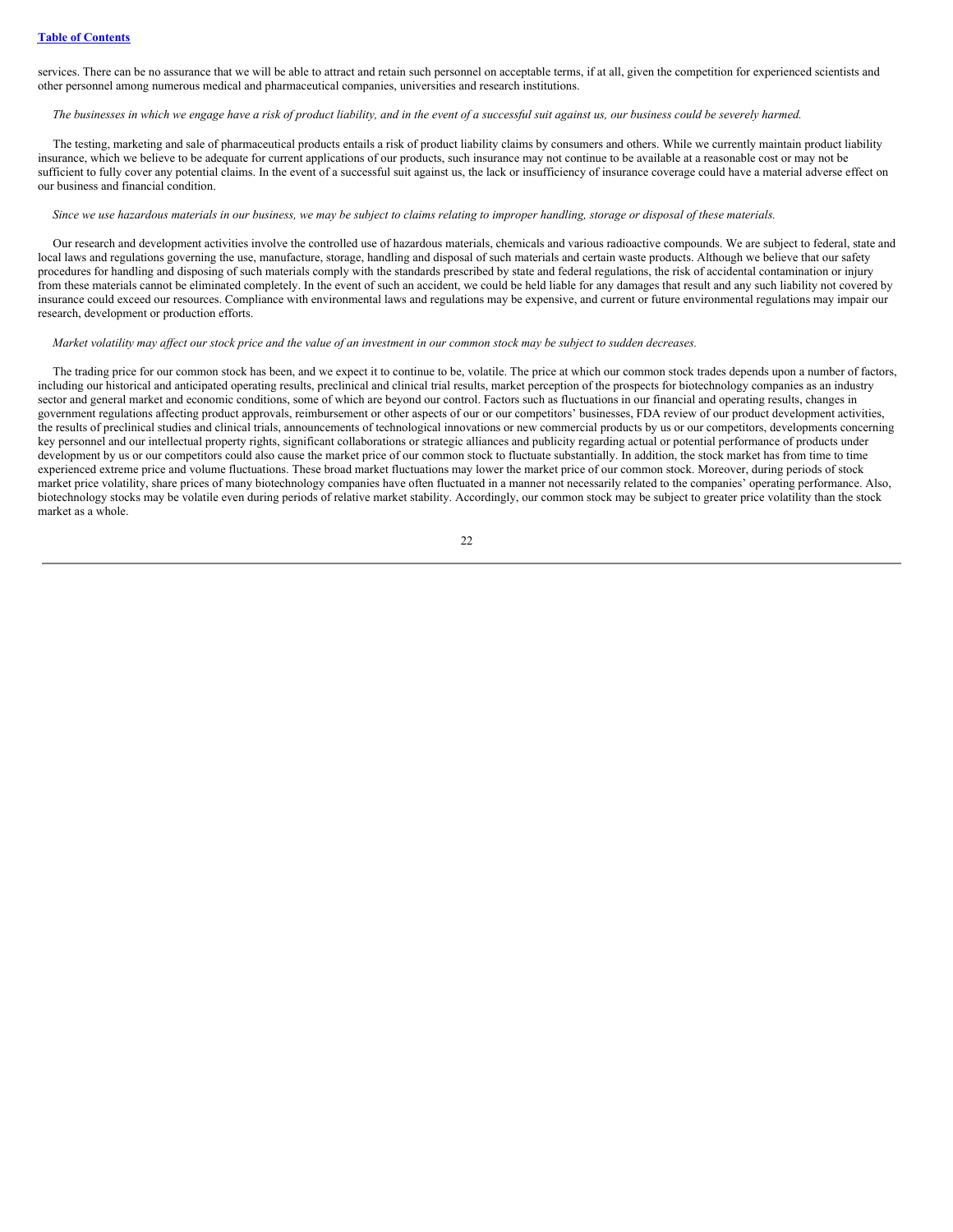#### <span id="page-23-0"></span>**Item 3. Quantitative and Qualitative Disclosures About Market Risk**

The market risk inherent in our marketable securities portfolio represents the potential loss that could arise from adverse changes in interest rates. If market rates hypothetically increase immediately and uniformly by 100 basis points from levels at September 30, 2003, the decline in the fair value of the investment portfolio would not be material. Because we have the ability to hold our fixed income investments until maturity, we do not expect our operating results or cash flows to be affected to any significant degree by a sudden change in market interest rates.

#### <span id="page-23-1"></span>**Item 4. Controls and Procedures**

An evaluation as of the end of the period covered by this report was carried out, under the supervision and participation of management, including our Chief Executive Officer and Chief Financial Officer, of the effectiveness of the design and operation of our disclosure controls and procedures. Based upon that evaluation, our Chief Executive Officer and Chief Financial Officer concluded that our disclosure controls and procedures are effective in timely alerting them to material information required to be included in our periodic SEC filings.

#### <span id="page-23-3"></span><span id="page-23-2"></span>**Part II. Other Information**

#### **Item 2. Changes in Securities and Use of Proceeds**

Information regarding the sale of equity securities by us during the period covered by this report that were not registered under the Securities Act of 1933, as amended, is set forth in our Quarterly Report on Form 10-Q for the quarter ended June 30, 2003.

#### <span id="page-23-4"></span>**Item 6. Exhibits and Reports on Form 8-K**

#### **(a) Exhibits**

- 31.1 Certification of President and Chief Executive Officer pursuant to Rule 13a-14(a) or 15d-14(a).
- 31.2 Certification of Chief Financial Officer pursuant to Rule 13a-14(a) or 15d-14(a).
- 32.1 Certification of President and Chief Executive Officer pursuant to Rule 13a-14(b) or 15d-14(b).
- 32.2 Certification of Chief Financial Officer pursuant to Rule 13a-14(b) or 15d-14(b).

#### **(b) Reports on Form 8-K**

The Company filed the following reports on Form 8-K during the quarter ended September 30, 2003:

- 1. The Registrant filed a report on Form 8-K on July 10, 2003 in connection with the Company's second quarter conference call.
- 2. The Registrant filed a report on Form 8-K on August 8, 2003 in connection with the Company's private placement financing in July 2003.

#### **Items 1, 3, 4 and 5 are not applicable and have been omitted.**

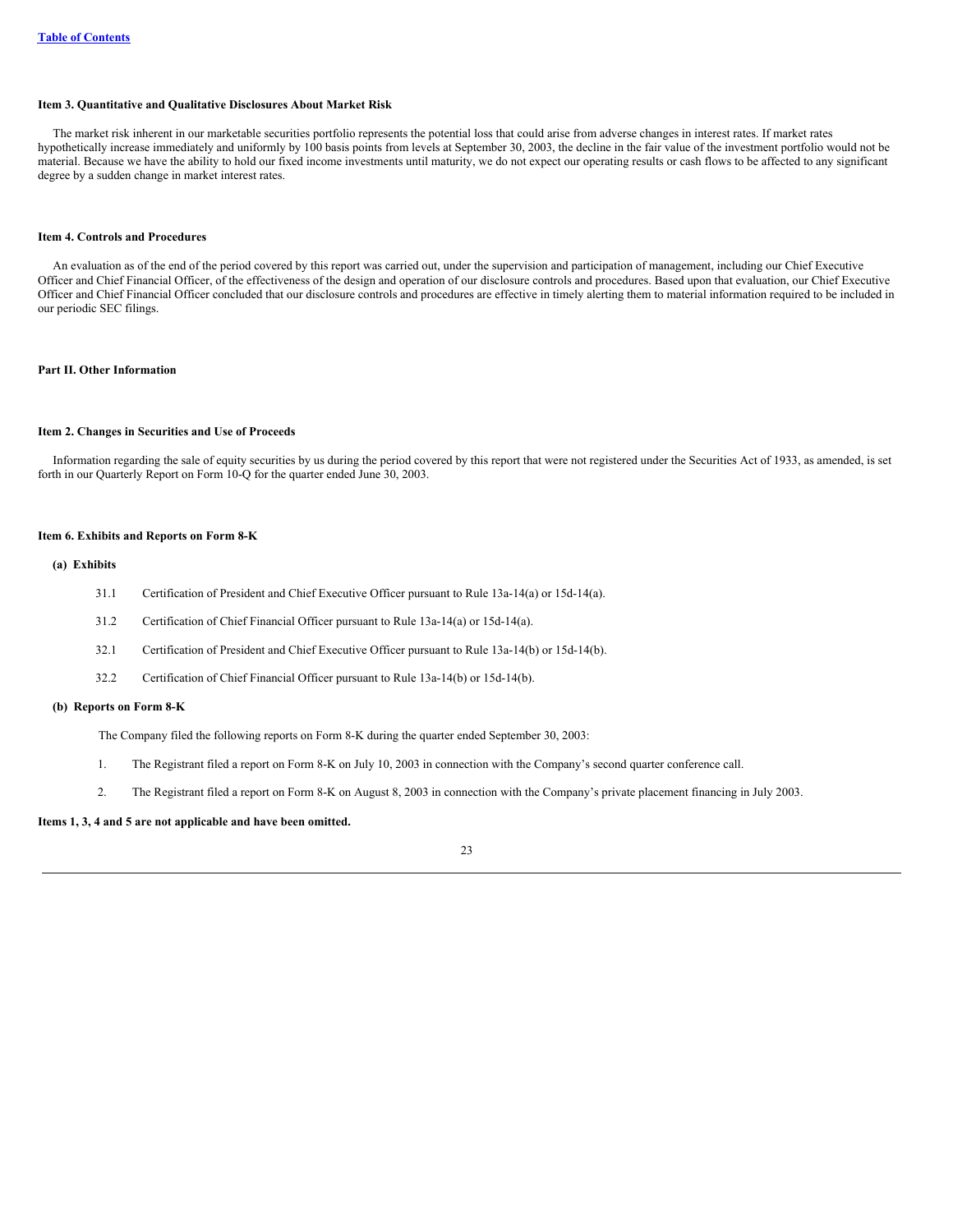## <span id="page-24-0"></span>**SIGNATURES**

In accordance with the requirements of the Securities Exchange Act, the registrant caused this report to be signed on its behalf by the undersigned, thereunto duly authorized.

## **SONUS PHARMACEUTICALS, INC.**

Date: November 14, 2003 By: /s/ Richard J. Klein

Richard J. Klein Chief Financial Officer (Principal Financial and Accounting Officer)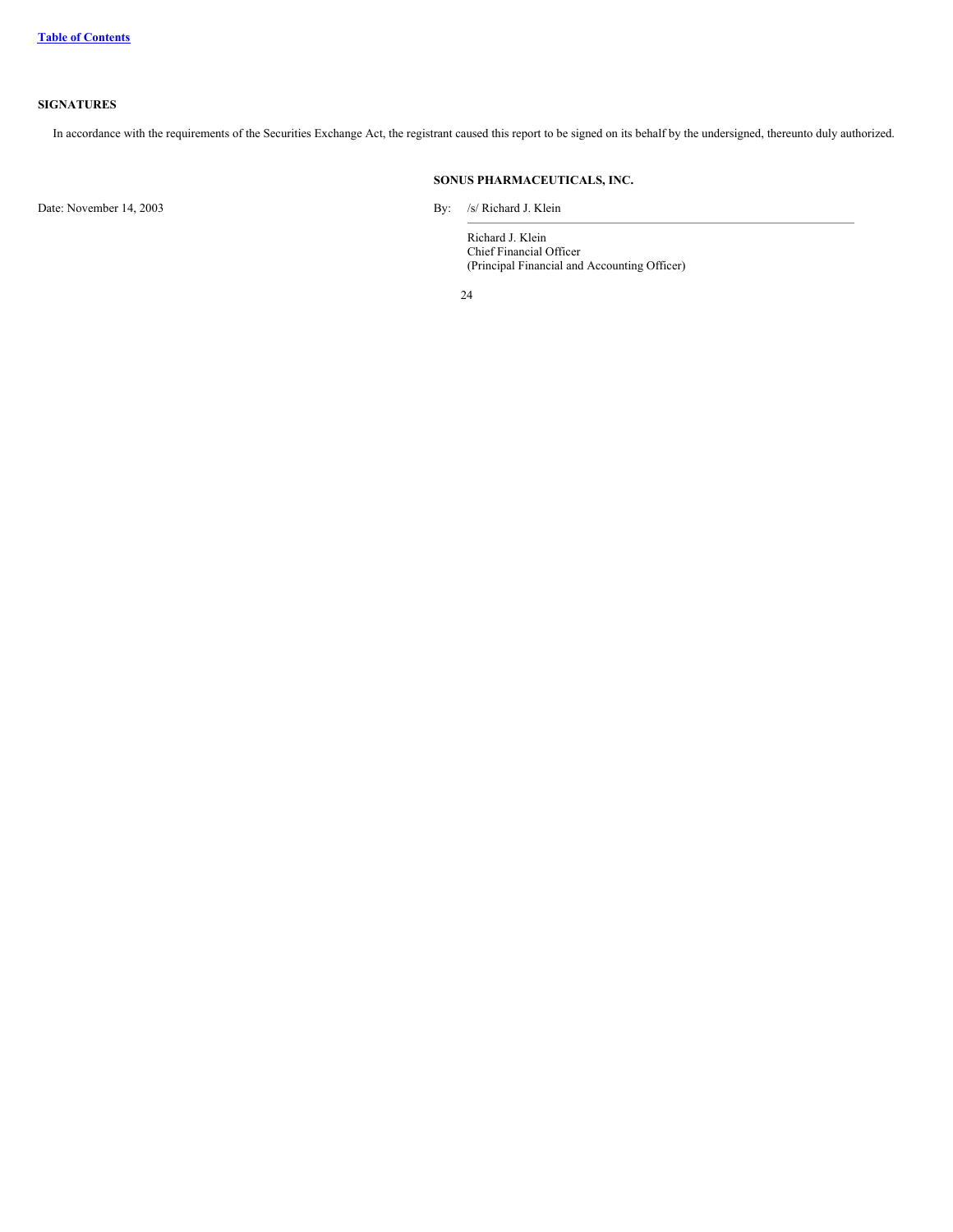<span id="page-25-0"></span>CERTIFICATION PURSUANT TO RULE 13A-14(a) OR RULE 15D-14(a) OF THE SECURITIES EXCHANGE ACT OF 1934

I, Michael A. Martino, certify that:

- 1. I have reviewed this quarterly report on Form 10-Q of Sonus Pharmaceuticals, Inc.;
- 2. Based on my knowledge, this quarterly report does not contain any untrue statement of a material fact or omit to state a material fact necessary to make the statements made, in light of the circumstances under which such statements were made, not misleading with respect to the period covered by this quarterly report;
- 3. Based on my knowledge, the financial statements, and other financial information included in this quarterly report, fairly present in all material respects the financial condition, results of operations and cash flows of the registrant as of, and for, the periods presented in this quarterly report;
- 4. The registrant's other certifying officer and I are responsible for establishing and maintaining disclosure controls and procedures (as defined in Exchange Act Rules 13a-15(e) and 15d-15(e)) for the registrant and we have:
	- (a) Designed such disclosure controls and procedures, or caused such disclosure controls and procedures to be designed under our supervision, to ensure that material information relating to the registrant, including its consolidated subsidiaries, is made known to us by others within those entities, particularly during the period in which this report is being prepared;
	- (b) Evaluated the effectiveness of the registrant's disclosure controls and procedures and presented in this report our conclusions about the effectiveness of the disclosure controls and procedures, as of the end of the period covered by this report based on such evaluation; and
	- (c) Disclosed in this report any change in the registrant's internal control over financial reporting that occurred during the registrant's most recent fiscal quarter that has materially affected, or is reasonably likely to materially affect, the registrant's internal control over financial reporting;
- 5. The registrant's other certifying officer and I have disclosed, based on our most recent evaluation of internal control over financial reporting, to the registrant's auditors and the audit committee of registrant's board of directors (or persons performing the equivalent function):
	- (a) all significant deficiencies and material weaknesses in the design or operation of internal control over financial reporting which are reasonably likely to adversely affect the registrant's ability to record, process, summarize and report financial information; and
	- (b) any fraud, whether or not material, that involves management or other employees who have a significant role in the registrant's internal control over financial reporting.

Date: November 14, 2003

/s/ Michael A. Martino

Michael A. Martino President and Chief Executive Officer

------------------------------------------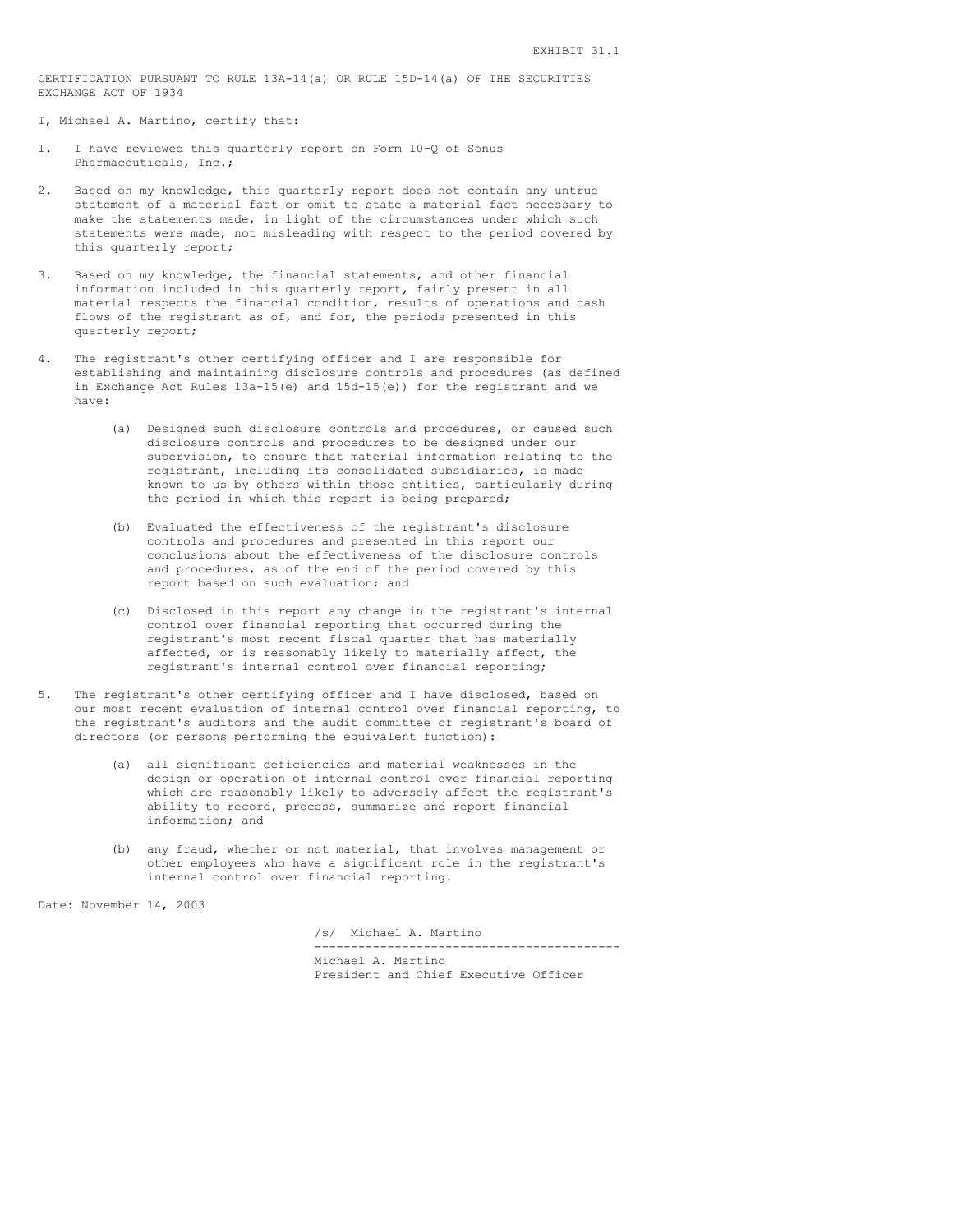<span id="page-26-0"></span>CERTIFICATION PURSUANT TO RULE 13A-14(a) OR RULE 15D-14(a) OF THE SECURITIES EXCHANGE ACT OF 1934

I, Richard J. Klein, certify that:

- 1. I have reviewed this quarterly report on Form 10-Q of Sonus Pharmaceuticals, Inc.;
- 2. Based on my knowledge, this quarterly report does not contain any untrue statement of a material fact or omit to state a material fact necessary to make the statements made, in light of the circumstances under which such statements were made, not misleading with respect to the period covered by this quarterly report;
- 3. Based on my knowledge, the financial statements, and other financial information included in this quarterly report, fairly present in all material respects the financial condition, results of operations and cash flows of the registrant as of, and for, the periods presented in this quarterly report;
- 4. The registrant's other certifying officer and I are responsible for establishing and maintaining disclosure controls and procedures (as defined in Exchange Act Rules 13a-15(e) and 15d-15(e)) for the registrant and we have:
	- (a) Designed such disclosure controls and procedures, or caused such disclosure controls and procedures to be designed under our supervision, to ensure that material information relating to the registrant, including its consolidated subsidiaries, is made known to us by others within those entities, particularly during the period in which this report is being prepared;
	- (b) Evaluated the effectiveness of the registrant's disclosure controls and procedures and presented in this report our conclusions about the effectiveness of the disclosure controls and procedures, as of the end of the period covered by this report based on such evaluation; and
	- (c) Disclosed in this report any change in the registrant's internal control over financial reporting that occurred during the registrant's most recent fiscal quarter that has materially affected, or is reasonably likely to materially affect, the registrant's internal control over financial reporting;
- 5. The registrant's other certifying officer and I have disclosed, based on our most recent evaluation of internal control over financial reporting, to the registrant's auditors and the audit committee of registrant's board of directors (or persons performing the equivalent function):
	- (a) all significant deficiencies and material weaknesses in the design or operation of internal control over financial reporting which are reasonably likely to adversely affect the registrant's ability to record, process, summarize and report financial information; and
	- (b) any fraud, whether or not material, that involves management or other employees who have a significant role in the registrant's internal control over financial reporting.

Date: November 14, 2003

/s/ Richard J. Klein

---------------------------------------- Richard J. Klein Chief Financial Officer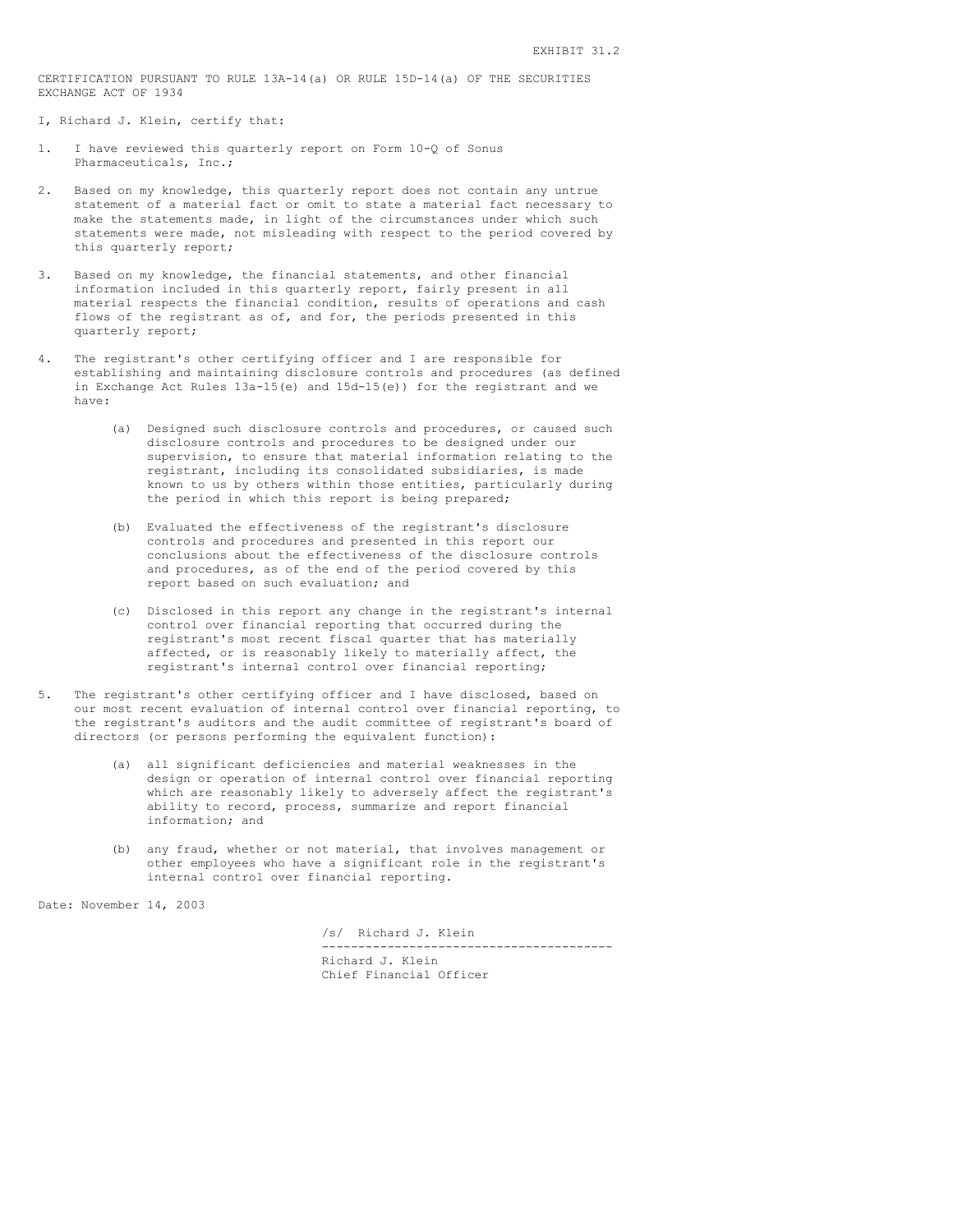<span id="page-27-0"></span>CERTIFICATION PURSUANT TO RULE 13A-14(b) OR RULE 15D-14(b) OF THE SECURITIES EXCHANGE ACT OF 1934 AND U.S.C. SECTION 1350

I, Michael A. Martino, President and Chief Executive Officer of Sonus Pharmaceuticals, Inc. (the "Company"), certify, pursuant to Rule 13a-14(b) or Rule 15d-14(b) of the Securities Exchange Act of 1934 and 18 U.S.C. Section 1350, that:

- (1) the Quarterly Report on Form 10-Q of the Company for the quarterly period ended September 30, 2003 (the "Report") fully complies with the requirements of Section 13(a) or 15(d) of the Securities Exchange Act of 1934 (15 U.S.C. 78m or 780(d)); and
- (2) the information contained in the Report fairly presents, in all material respects, the financial condition and results of operations of the Company.

Dated: November 14, 2003

/s/ Michael A. Martino

------------------------------------------ Michael A. Martino

President and Chief Executive Officer